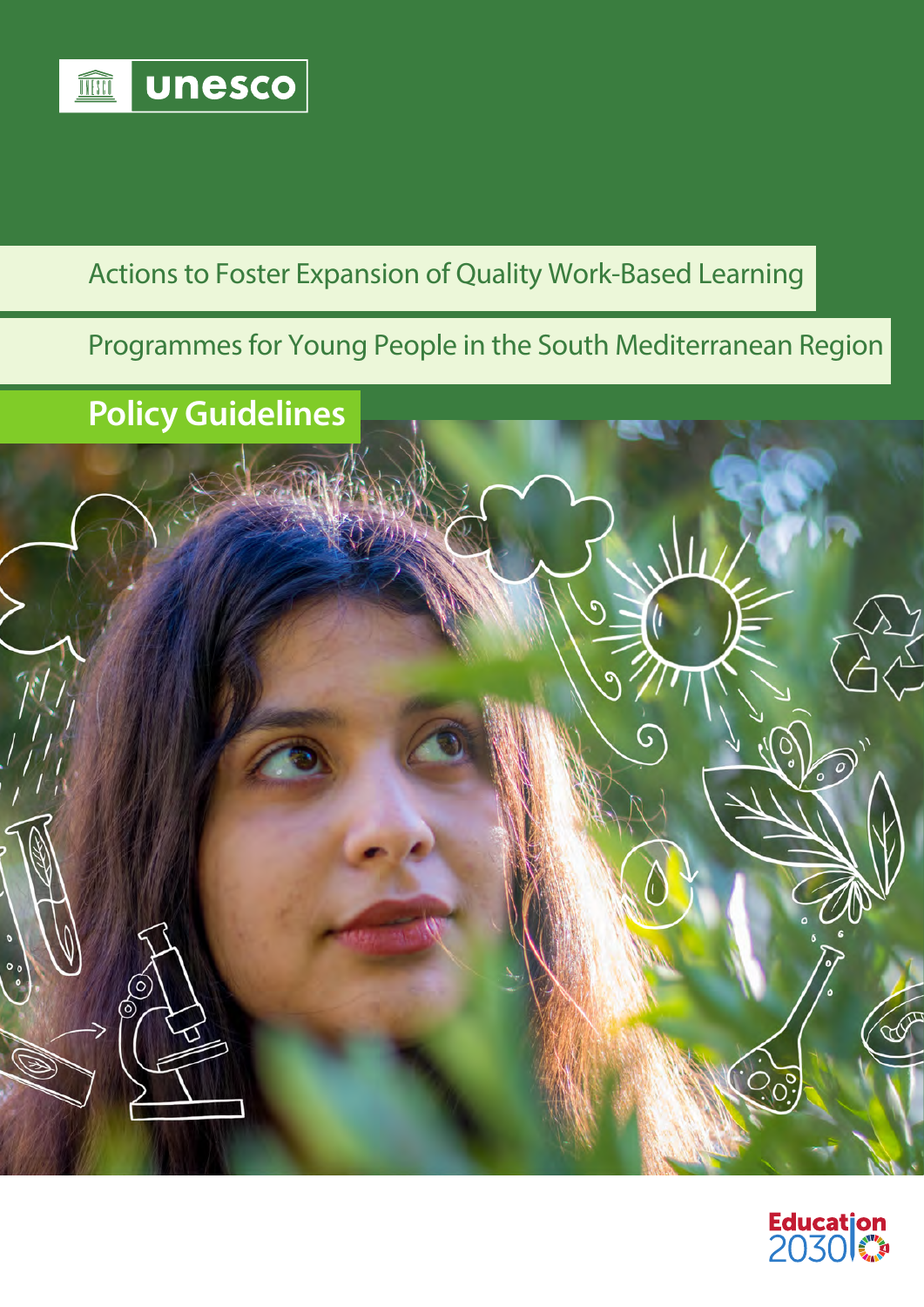Actions to Foster Expansion of Quality Work-Based Learning

Programmes for Young People in the South Mediterranean Region

**Policy Guidelines**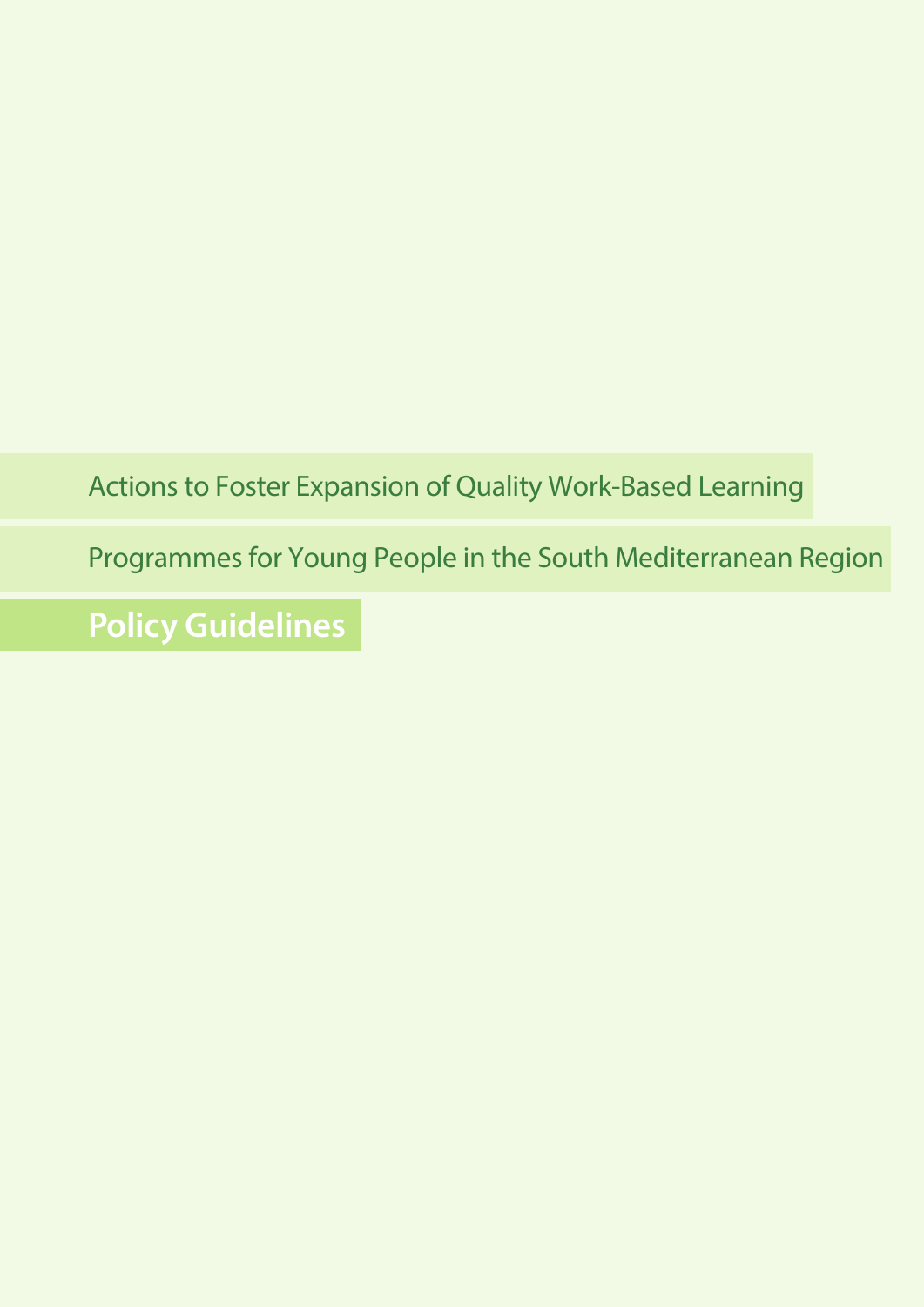#### **UNESCO - a global leader in education**

Education is UNESCO's top priority because it is a basic human right and the foundation for peace and sustainable development. UNESCO is the United Nations' specialized agency for education, providing global and regional leadership to drive progress, strengthening the resilience and capacity of national systems to serve all learners and responding to contemporary global challenges through transformative learning, with special focus on gender equality and Africa across all actions.

#### **The Global Education 2030 Agenda**

UNESCO, as the United Nations' specialized agency for education, is entrusted to lead and coordinate the Education 2030 Agenda, which is part of a global movement to eradicate poverty through 17 Sustainable Development Goals by 2030. Education, essential to achieve all of these goals, has its own dedicated Goal 4, which aims to **"ensure inclusive and equitable quality education and promote lifelong learning opportunities for all"**. The Education 2030 Framework for Action provides guidance for the implementation of this ambitious goal and commitments.





Published in 2021 by the United Nations Educational, Scientific and Cultural Organization Regional Bureau for Education in the Arab States - Beirut Sports City Avenue, Bir Hassan, P. O Box 11-5244

#### © UNESCO 2021



This publication is available in Open Access under the Attribution-ShareAlike 3.0 IGO (CC-BY-SA 3.0 IGO) license (http://creativecommons.org/licenses/by-sa/3.0/igo/). By using the content of this publication, the users accept to be bound by the terms of use of the UNESCO Open Access Repository (http://www.unesco.org/open-access/terms-use-ccbysa-en).

The designations employed and the presentation of material throughout this publication do not imply the expression of any opinion whatsoever on the part of UNESCO concerning the legal status of any country, territory, city or area or of its authorities, or concerning the delimitation of its frontiers or boundaries.

The ideas and opinions expressed in this publication are those of the authors; they are not necessarily those of UNESCO and do not commit the Organization.

Cover Photo: Eugenio Marongiu/Shutterstock.com; and illustration elements: ©UNESCO/Marie Bastille

Author: Stephen Billett, Griffith University, Australia

Designed by UNESCO Beirut

*Printed in Lebanon*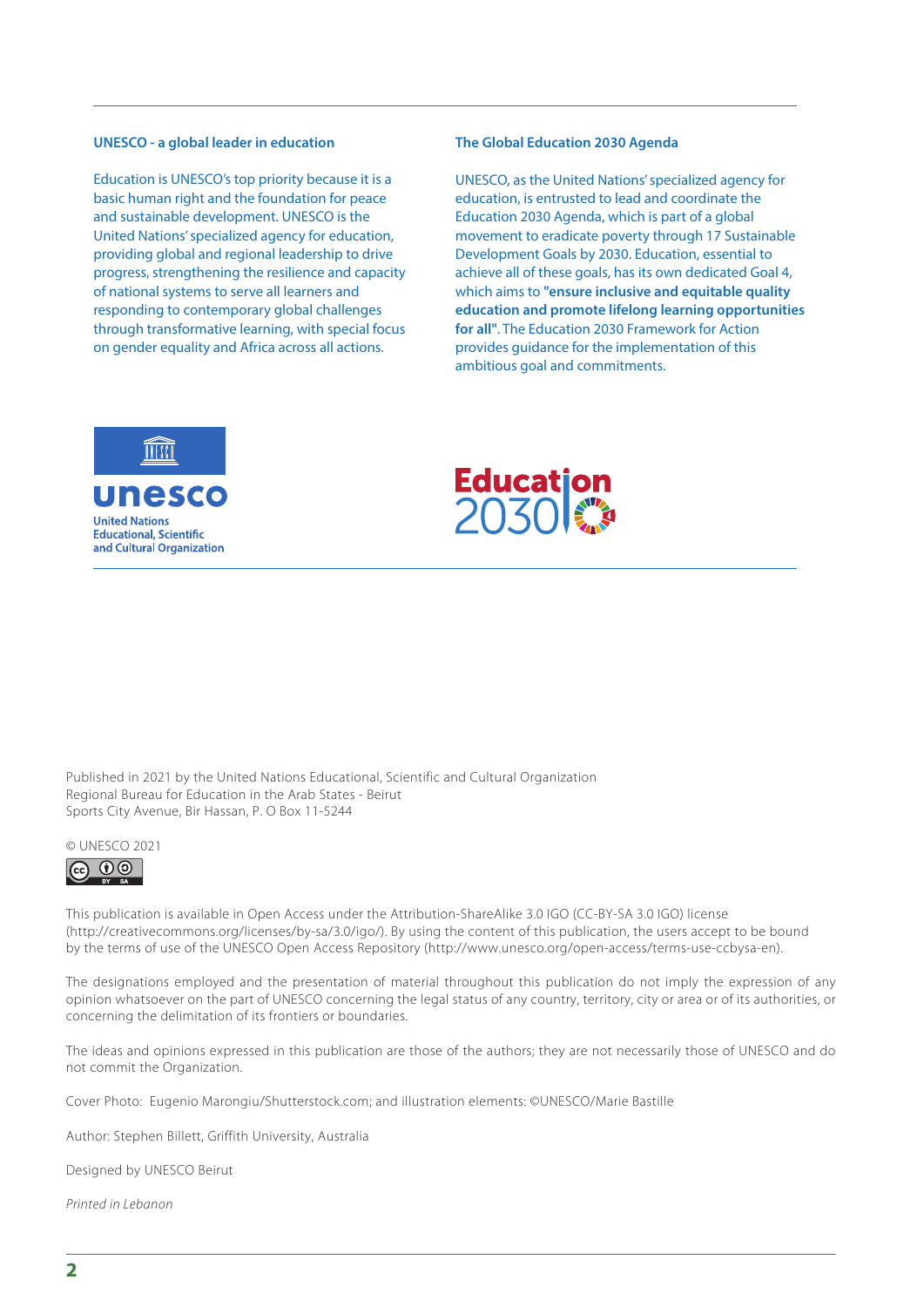## **Acknowledgements**

These practical guidelines have been produced to inform policymakers, employers and practitioners in the Arab region, about how to design and manage actions to foster expansion of quality and effective work-based learning systems to increase youth employment.

The guidelines have been developed under the Youth Employment in the Mediterranean project (YEM) which is a three-year regional initiative launched by UNESCO and implemented in collaboration with eight Member States in the period of 2018 to 2020.

The project is funded by the European Union and aims to improve skills anticipation systems and promote technical and vocational education and training (TVET) to strengthen youth employment and encourage entrepreneurship in the Mediterranean region.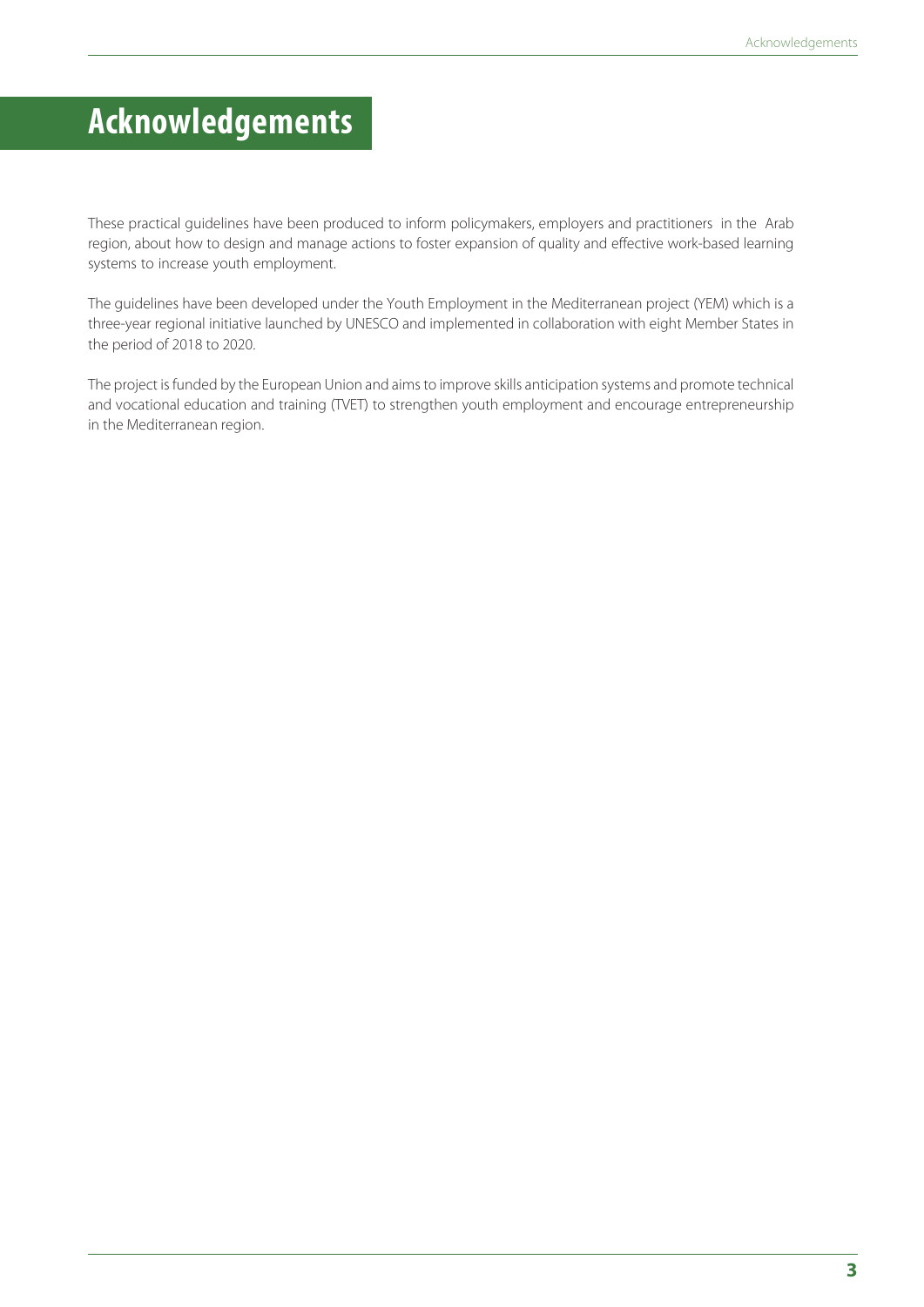# **Table of Contents**

| Acknowledgment                                                                                        | 3  |  |
|-------------------------------------------------------------------------------------------------------|----|--|
| Introduction: Why work-based learning provisions matter?                                              |    |  |
| Method                                                                                                | 8  |  |
| <b>Findings: Progressing WBL Arrangements</b>                                                         | 8  |  |
| <b>Policy Recommendations</b>                                                                         |    |  |
| Policy Recommendation 1: Enact legal and institutional frameworks                                     | 10 |  |
| Policy Recommendation 2: Enact localised frameworks and enablers                                      | 14 |  |
| Policy Recommendation 3: Enhance the standing and status of TVET and the occupations it serves        | 16 |  |
| Policy Recommendation 4: Develop the capacity of workplaces to provide effective learning experiences | 17 |  |
| Policy Recommendation 5: Recognise, embrace, and enhance the traditional model of apprenticeship      | 19 |  |
| Policy Recommendation 6: Align TVET provisions with employment opportunities                          | 20 |  |
| Policy Recommendation 7: Build and sustain social partnerships at national, regional and local levels | 21 |  |
| Policy Recommendation 8: Promote localised engagement between TVET institutions and workplaces        | 22 |  |
| Policy Recommendation 9: Implement strategies to improve TVET workforce capacity                      | 24 |  |
| Policy Recommendation 10: Support and engage with informed accounts from research and evaluation      | 25 |  |
| WBL experiences: Actors, roles, and actions                                                           |    |  |
| References                                                                                            |    |  |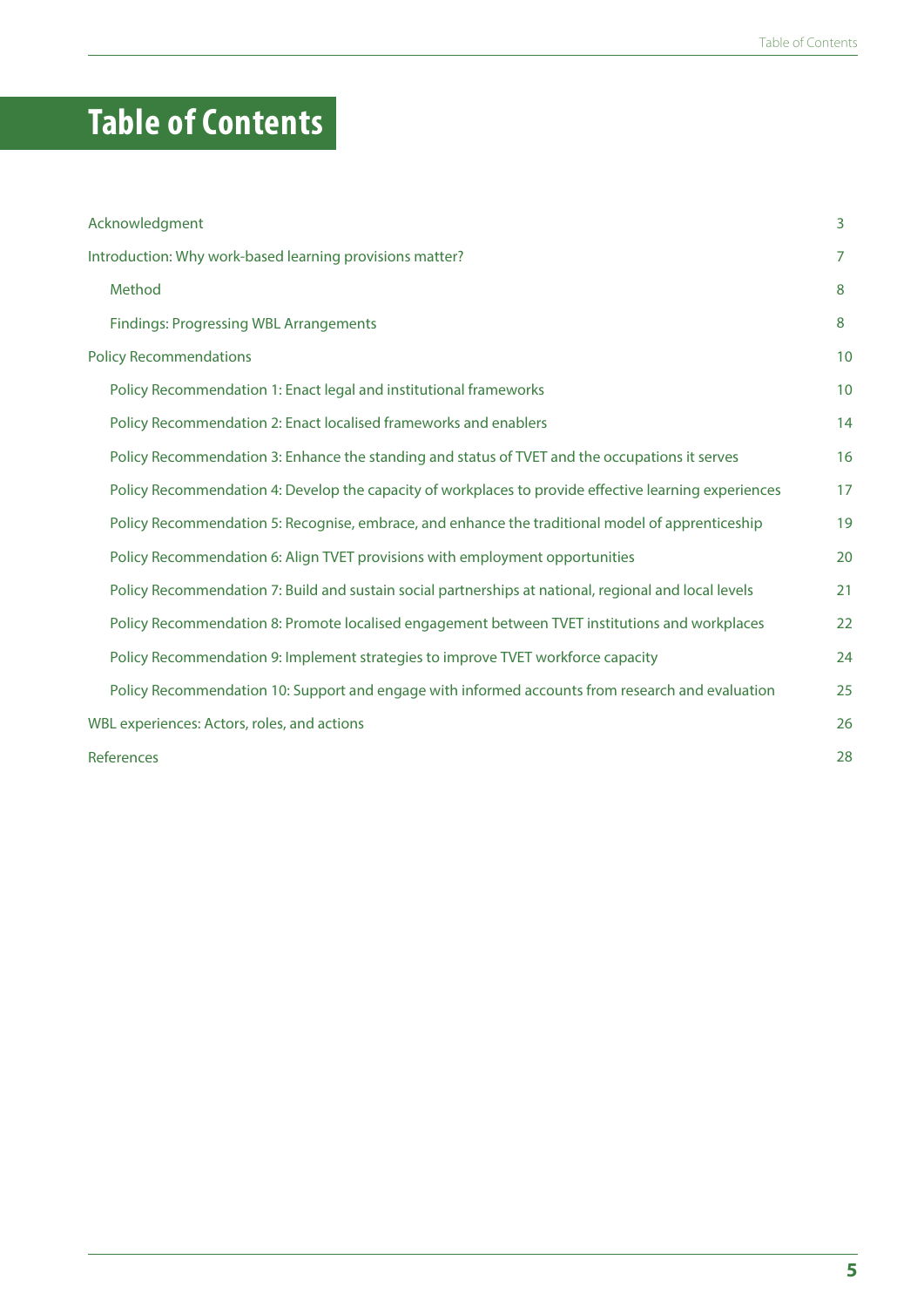## **Introduction**

### **Why work-based learning provisions matter?**

Across the globe, there is a growing interest in young people engaging in work-based learning (WBL) provisions as part of their initial occupational preparation. This interest arises, in part, from a concern that students living vocational and higher education courses are often ill-equipped to move into the world of work, because their preparation does not involve the world of work experiences, nor the particular occupations which they are being prepared to practice. However, another reason is that there is a growing realisation importance and specific contributions arise for the learning of occupational practices from having extensive experiences in workplaces and engaging in activities associated with the occupations for which they are being prepared.

The UNESCO 2015 Recommendation concerning Technical and Vocational Education and Training (TVET) encourages Member states that they should consider establishing or strengthening governance models for TVET institutions involving relevant local stakeholders and cooperating, when relevant, with business associations in supporting WBL. In its various forms, WBL includes in-service training, attachments, apprenticeships and internships, should be promoted. The quality of work-based learning should be enhanced and, when relevant, be complemented by institution-based or other forms of learning.

TVET, as part of lifelong learning, can take place at secondary, post-secondary and tertiary levels and includes workbased learning and continuing training and professional development leading to qualifications. TVET also includes a wide range of skills development opportunities attuned to national and local contexts. Learning to learn, the development of literacy and numeracy skills, transversal skills and citizenship skills are integral components of TVET. Given the growing consideration of WBL and TVET in other settings including community-based, distance and online, Member States need to more systematically support and acknowledge the emerging roles and learning needs of trainers, tutors and other facilitators, by considering the development or strengthening of policies and frameworks concerning their status, recruitment and professional development. TVET staff should have decent working conditions and adequate remuneration, as well as career and professional development opportunities.

TVET's landscape is changing fast, as new programs (for example, at post-secondary level) and new roles (for example, TVET is supporting the transition to green economies) are emerging. Changes in TVET are the result of political and structural changes in the overall education and training system. They are also the result of external social, political and economic factors, notably youth unemployment, demographic developments and labour market trends driven by technological and work processes and organisation changes, as well as the recent turmoil in the Arab region topped by the Syrian crisis.

In this context, WBL is often seen as a powerful driver for expanding and improving the relevance of TVET. However, realising the potential of WBL requires policymakers and social partners to engage in partnerships and close cooperation. Since 2015, UNESCO has also worked together with the Inter-Agency Working Group on Work-Based Learning's members<sup>1</sup> on a common and wide understanding of WBL schemes:

**Work-based learning** *refers to all forms of learning that takes place in a real work environment. It provides individuals with the skills needed to successfully obtain and keep jobs and progress in their professional development.* 

*Apprenticeships, internships/traineeships and on-the-job training are the most common types of WBL. These types usually – but not always - combine elements of learning in the workplace with classroombased learning.*

Indeed, understanding the dynamics of WBL and ensuring that those are reflected in the design of TVET schemes is essential to ensure that enterprises, including in informal sector and rural areas, receive the incentives and can provide high-quality WBL and that trainees perceive it as an attractive learning opportunity.

After more than 10 years of the publication of the report on 'Work-Based Learning Programmes for Young People in the Mediterranean Region', ETF and UNESCO find it timely to

**<sup>1</sup>** The Working Group currently consists of UNESCO, ILO, World Bank, OECD, ETF, CEDEFOP, European Commission, Asiatic Development Bank.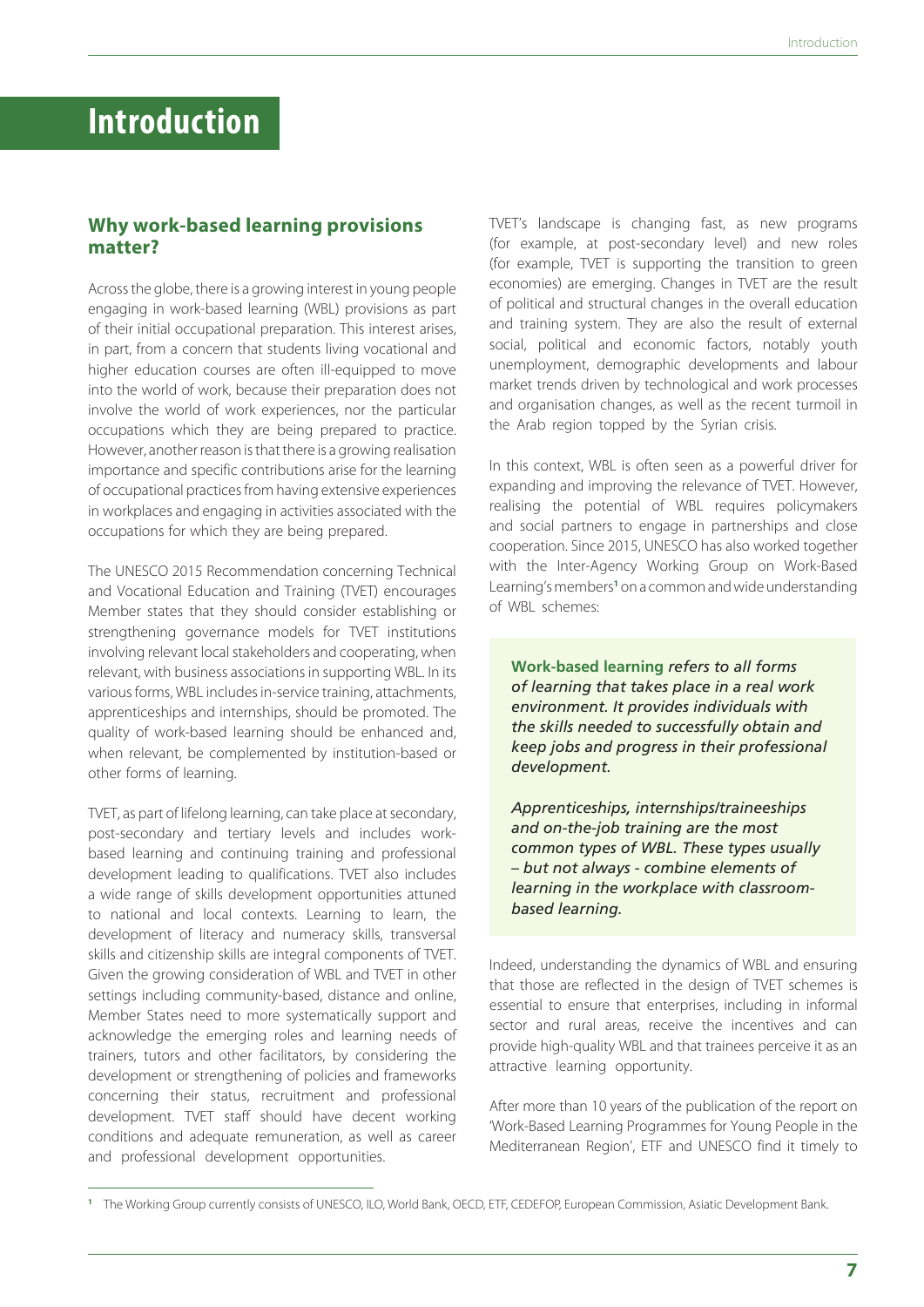update this important report in light of the new vision for education, the new UNESCO TVET strategy.

This report aims to inform policymakers and practitioners in the Arab region and other countries and agencies supporting the development of TVET about what steps might be taken by the government, social partnerships, TVET training institutions, private and public sector workplaces, and to organise, implement, manage, and evaluate effective WBL programs targeting young people. The report is mainly informed by country reports from Algeria, Egypt (El-AShmawi, 2017), Jordan (Rawashdeh, 2017), Lebanon (Ghneim, 2017), Palestine (Jweiles, 2017), Morocco (Sennou, 2017), Oman (Al-Mujaini, 2017), Tunisia (Chelbi, 2017) and Algeria (Bedou 2018). These have been augmented by the contributions by representatives of six of these countries in the technical workshop held in Rabat, Morocco in October, 2019.

TVET is defined by UNESCO as "those aspects of the educational process involving, in addition to general education, the study of technologies and related sciences and the acquisition of practical skills, attitudes, understanding and knowledge relating to occupation in various sectors of economic life". The specific objectives of the project informing this report are to provide current information and to compare issues and processes to make progress on WBL arrangements for young people addressing the following themes:

- The nature and extent of work-based learning;
- Policies, legislation, and regulation;
- Employer and employee organisations' participation;
- Level and type of qualifications/certifications;
- Acquisition of transferable and foundation skills;
- Work-based learning in new sectors of the economy (green, digital, etc.);
- Work-based learning as a vector for access to technical, vocational education and training (TVET) for disadvantaged groups and gender equality;
- Resources to support work-based learning programs and to improve their quality;
- Funding work-based learning; and
- Evidence, data and research on the performance of WBL on employment, productivity, growth and sustainable development.

Most of these themes have been addressed through the country reports, but those associated with detailed learning outcomes (i.e., transferable foundational skills, skills for new economies) are less well represented.

#### **Method**

The report comprises the findings from a review of documents from four sources. Firstly, the eight country reports were prepared by experts familiar with their political, economic, social, and cultural context and with detailed knowledge of their TVET system. Five studies were organised by UNESCO (i.e., Egypt, Jordan, Lebanon, Oman, and Palestine) and three by the European Training Foundation (ETF) (i.e., Algeria, Morocco, and Tunisia). Both sets of reports used common framing, although varied in their presentation. Secondly, documents provided by UNESCO were reviewed, including earlier studies such as the ETF 2009 report on WBL arrangements in Mediterranean countries. Thirdly, the Torino Process reports of Egypt, Jordan, Palestine, and Lebanon's TVET systems provided quite current accounts of activities in these countries. Fourthly, documents informing about demographic, economic, and institutional information were accessed from sources such as World Development indicators and UNESCO Institute for Statistics.

As elaborated in the full report (UNESCO, 2018), the synthesis of these documents aims to provide a set of general findings and guidelines about how to advance the provision of WBL experiences for young people in the Arab region. These findings are derived from the specific country studies, through a process of drawing out general findings, but acknowledging the diverse circumstances from which they are drawn and different levels and kinds of applicability to each of these countries. The recommendations and guidelines are aimed to inform action, but in ways acknowledging the different ways they are likely to be pertinent to and applicable in each country.

The potential is that the findings and guidelines here might also inform what might and should occur across these countries, and what might be applicable to many others, particularly those with analogous levels and trajectories of development.

## **Findings: Progressing WBL Arrangements**

In overview, a range of factors were found to influence and shape the provision of WBL experiences, how they are organised, made accessible and to whom, and on what bases and these stand as top-level findings that are drawn from the country studies in particular. These factors are sixfold:

- the kinds and qualities of legal and institutional governance (i.e. government mandates, laws and regulations etc.);
- social partnerships (i.e., the engagement of employers, unions, and professional bodies, locally, regionally and nationally);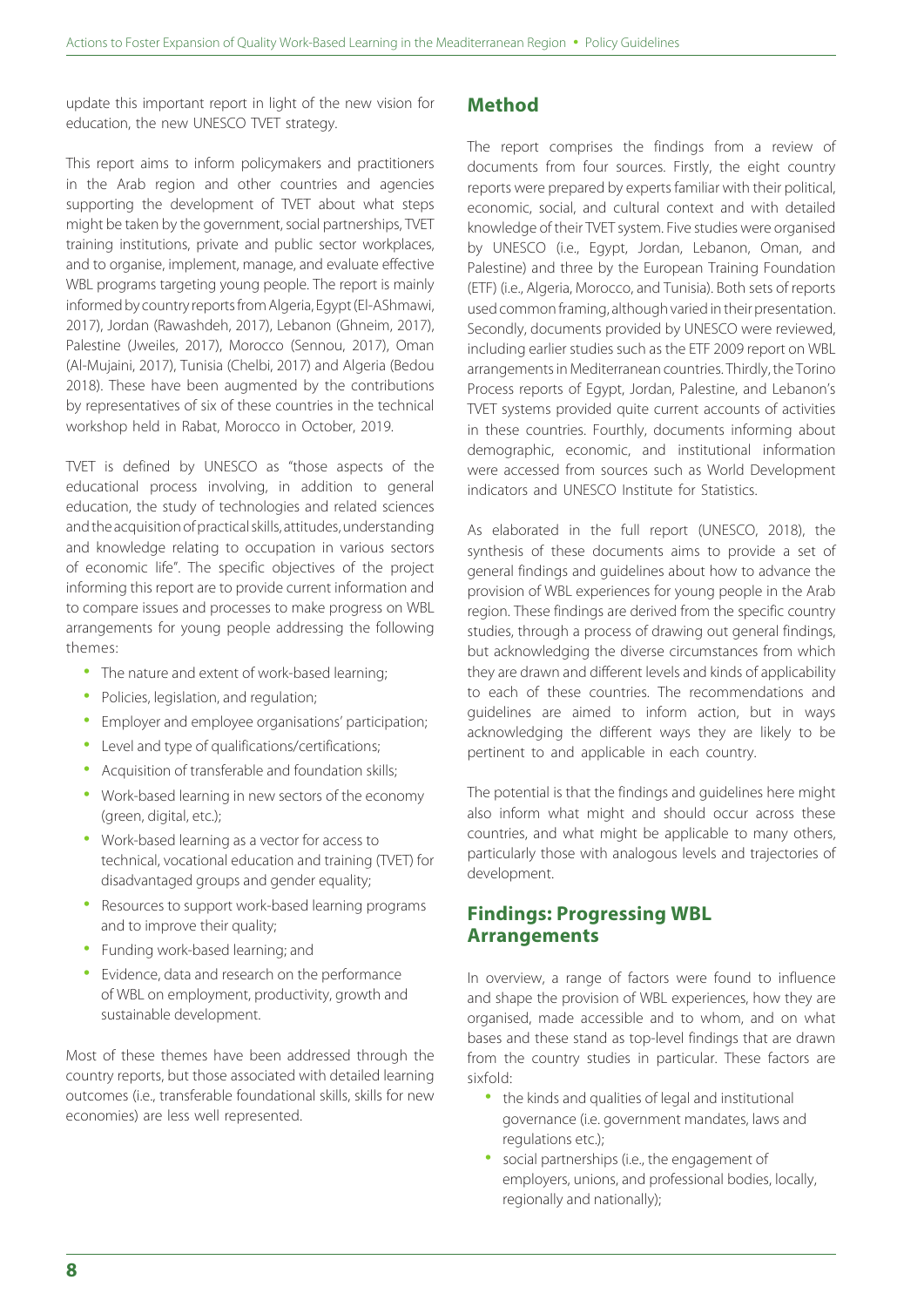- kinds and scale of workplaces; (i.e. the predominance of small-to-medium and micro-businesses that comprises workplaces in these countries)
- funding arrangements (e.g. sharing of costs and access to reimbursements);
- the kind and nature of the TVET provisions (i.e., relevance of curriculum, quality of educators, links with industry, attractiveness of qualifications, alignment with enterprise needs); and
- societal sentiments shaping how young people, their parents, and employers come to value and participate in TVET.

Findings associated with these six factors are used to structure this policy recommendations and guidelines document from those findings. Individually, these factors influence the provisions and participation in WBL within TVET programs in these countries, yet, by degree they are interdependent. For instance, lower than desirable levels of economic activity can lead to restricted employment and workplace learning opportunities. These circumstances emphasise the importance of close alignment amongst provisions of TVET, work-based experiences and the needs of local workplaces. Similarly, the small and micro-businesses that dominate the economy of these countries will require particular kinds of localised support, from TVET institutions that are dependent on them to provide their students with work experiences. Also, unless young people want to engage in TVET and then the occupations for which they have been trained, these goals will not be achieved. Instead, large numbers of students are using TVET to articulate to higher education, despite, in some cases (e.g. Egypt), this leading to lower levels of employment. Therefore, how young people and their parents view TVET, the occupations it serves, and also workplace learning experiences are important. Furthermore, the valuing of these experiences by employees will likely shape the degree by which they commit to them.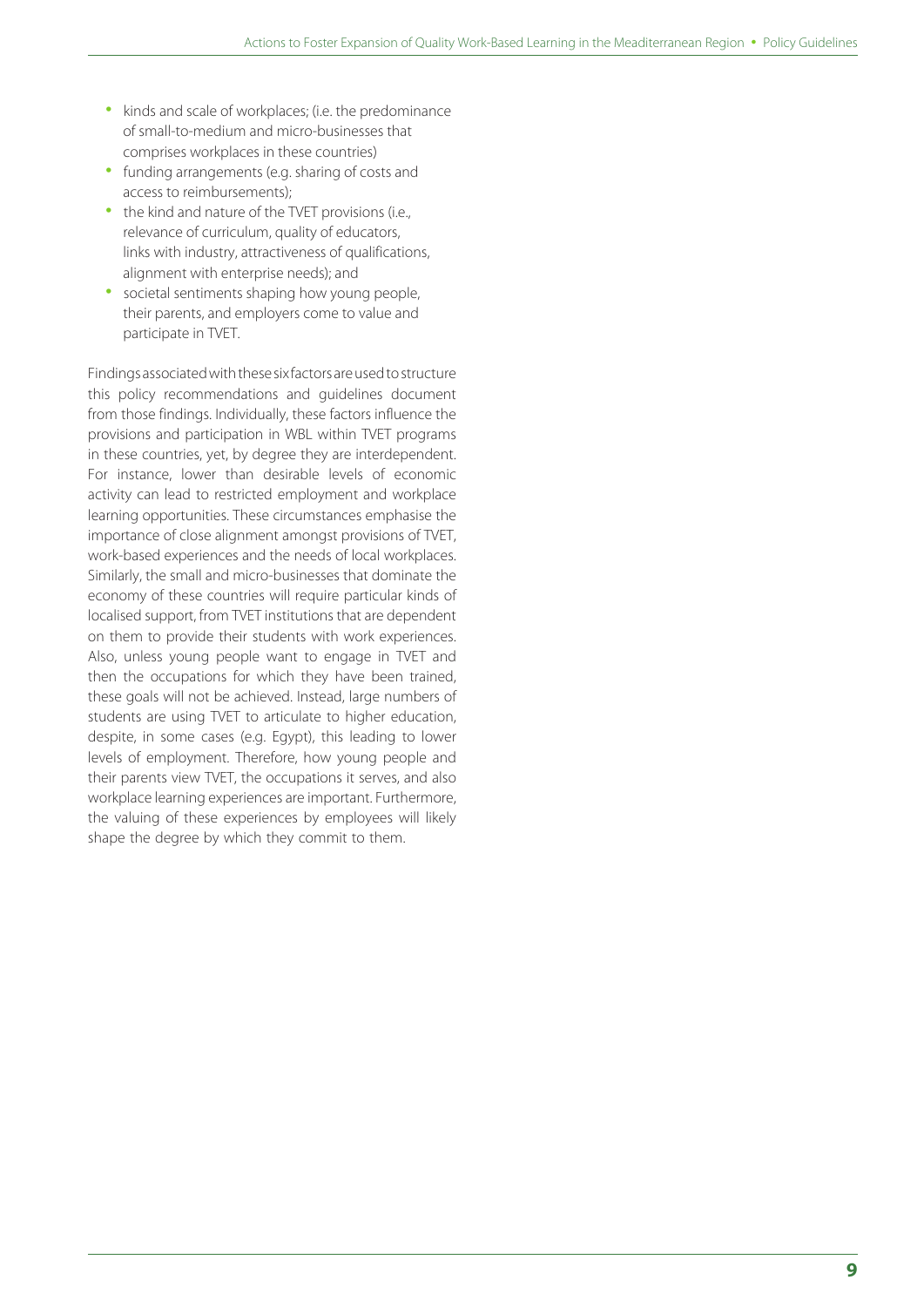## **Policy Recommendations**

The policy recommendations arising from the synthesis and analysis of the reports and associated documents provided here are of a general kind, rather than being country-specific. The aim here is to inform about how young people's workplace learning experiences can be best promoted and made accessible so that lessons can be learnt from, but applied across, these countries. These 10 policy recommendations below are drawn from the country studies presented here, other data, and instances of best practice drawn from other sources, (e.g. Business Europe, 2018; International Labour Organisation, 2015; Asian Development Bank, 2018). These recommendations are as follows:

## **Policy Recommendation 1: Enact legal and institutional frameworks**

It is necessary to establish, enact, develop further, and sustain legal and institutional frameworks under which TVET, including that associated with partners and specifically with WBL arrangements, can effectively be implemented and progressed. This includes mandating the duration of these experiences, roles and responsibilities of various actors and shared funding mechanisms to support WBL.

#### **Measure 1.1 Enacting legal and institutional frameworks**

Establishing, enacting, developing further, and sustaining legal and institutional frameworks under which TVET, including those associated with partners and WBL arrangements need to be effectively be implemented and progressed.

**Legal frameworks** are those addressing qualifications, certification, advice by industry/professional bodies; conditions of employment; work-related activities; remuneration/expenses for students/apprentices; duration of indenture; incentives for employers and support provided by local training organisations.

**Institutional frameworks** are arrangements for consultation, development, and maintenance of social partnerships, locally and nationally; protocols for engagement between training institutions and workplaces; arrangements for developing workplace capacity to support.

## **Rationale**

Appropriate laws and administrative frameworks providing governance arrangements at national, regional and local levels are required to optimise WBL experiences and secure their benefits (e.g. Algeria, Morocco & Tunisia). These frameworks also demonstrate government leadership and can provide mechanisms to engage social partners, workplaces, students, and their parents. They also can be used to establish and support working relations for vocational training institutions to engage with the community to provide an effective TVET system that includes accessible and productive WBL arrangements locally. This extends to the kinds of legal arrangements used in **Germany** that underpin these partnerships (ILO 2013), and those adopted in Kentucky in **America** (Kentucky 2015).

Important also here is who is granted leadership in this governance. When national responsibilities reside within a ministry for schooling and/or higher education, there is a risk that the focus on TVET and work-based experiences will be downplayed or even ignored. Noteworthy is that those countries with well-developed TVET system also have dedicated ministries (e.g. Algeria, Morocco). Algeria even has statements about apprenticeships represented in its Constitution. So, national leadership can exercise a strong commitment to developing an effective TVET system incorporating WBL experiences and establish arrangements to realise those commitments.

Effective governance will include an openness to and mechanism for engaging with a range of social partners, such as employer and employee representatives and at national, regional and local levels. This was consistently supported across all country studies. Where such social partnerships are absent or not functioning properly, a key role for government is to initiate and sustain them at these three levels. This is because decision-making about TVET and its enactment, particularly with enterprise-based commitments required to support WBL arrangements occur at the local level (e.g. Palestine). A commonly referred to model is the German bipartite chamber of commerce that represent both employers and employees, particularly at the local level (Deissinger & Hellwig, 2005). These kinds of organisations can mediate amongst competing interests of employers and employees, of TVET training institutions and workplaces, and also represent a voice that can be independent of partite politics, and address localised concerns. These kinds of institutional arrangements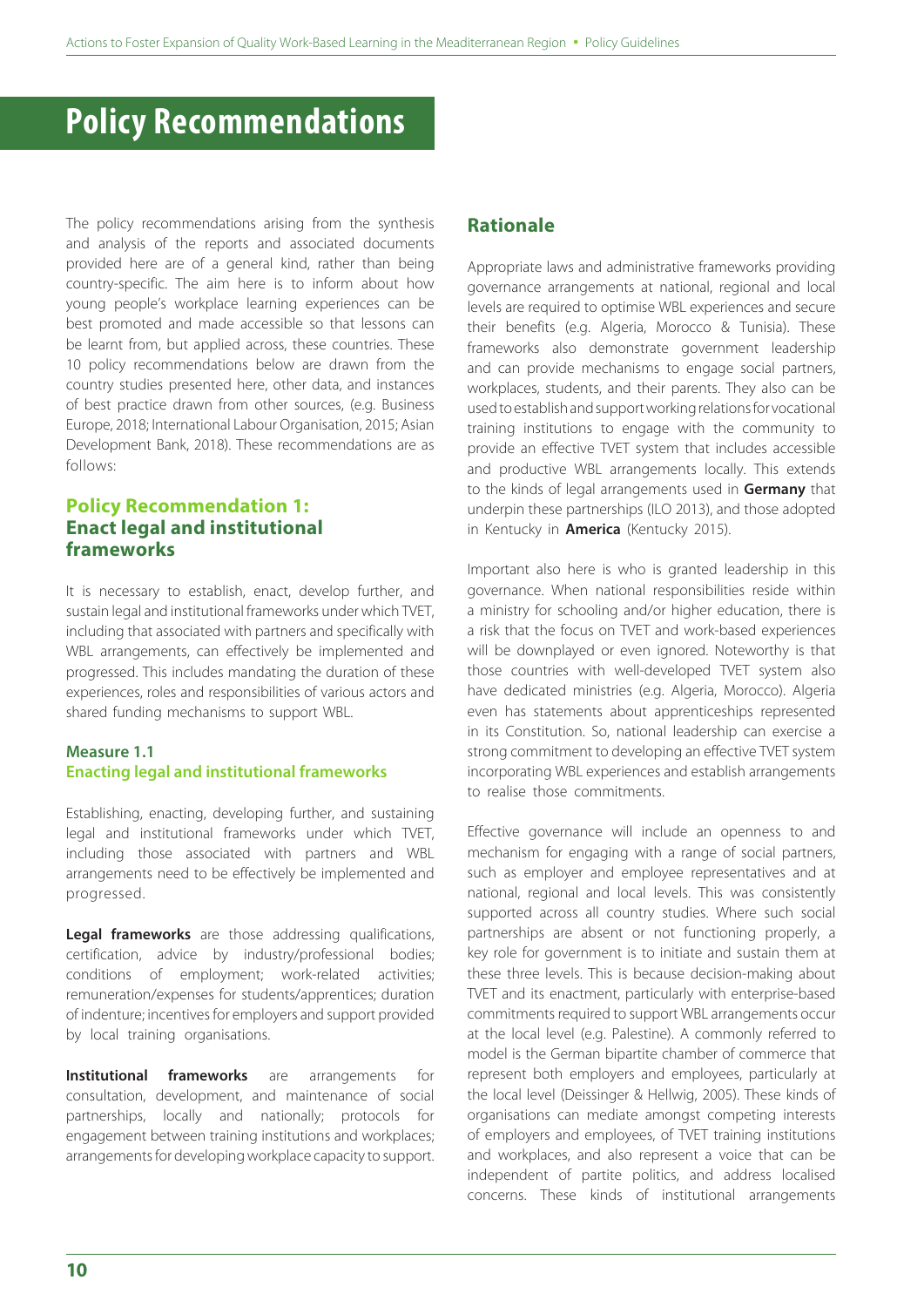represent mature TVET systems evident in countries with enduring TVET systems (Billett, 2013).

Securing coordination across government departments with responsibilities for TVET, and with WBL elements is recommended in a number of studies (i.e. Egypt, Palestine, Lebanon), because WBL arrangements require input and administration across a range of government jurisdictions/ portfolios (e.g. education, labour, regional development). Likely, the most effective coordination is when a ministry with responsibilities for TVET is responsible for it (Algeria). So, more than having dedicated ministries for TVET, they also need authority to coordinate activities to promote TVET and WBL experiences.

In all, from this analysis of the country studies and other sources, the kinds of legal and institutional framing required to support WBL arrangements comprise and extends to:

- a national qualification framework articulating from schooling and into higher education;
- accreditation and quality assurance systems to ensure quality experiences for young people in TVET institutions and workplaces;
- involving social partners, educators and workplaces in processes identifying what constitutes the intents (i.e., aims, goals, and objectives), for TVET programs and the kinds of content and experiences to secure those intents, and their adapted at the regional and local levels, whilst maintaining national coherence;
- recognition of prior learning processes to support those young people learning in 'traditional apprenticeship' models that sit outside of accredited TVET programs, including the certification of what is learnt;
- professional development of teachers in TVET institutions, to maintain and develop further both their occupational and educational capacities;
- nationally recognised train-the-trainer provisions for those who supervise students/apprentices in workplaces;
- shared funding arrangements that distributes the cost of young people's WBL across government, community, workplaces and young people, with local means of decision-making and access to those funds; and
- provision of labour laws that make reference to pay and conditions associated with training, and rewards for enhanced skill acquisition.

## **Measure 1.2**

#### **Establishing and enacting shared funding mechanisms**

Establishing and enacting shared funding arrangements is essential to support engagement in and long-term commitment to workplace-based TVET arrangements.

## **Rationale**

Associated with these legislative and administrative frameworks are shared funding mechanisms. These would be required for TVET, including supporting WBL arrangements as well as apprenticeships, and are required for both schoolbased training structures and for what occurs in workplaces in terms of the kind and quality of experiences. This kind of action necessitates allocating budgets within public TVET providers based on performance and impact in terms of processes (i.e., the kind of experiences that are provided) and outcomes (i.e., measures of skill development and employability). It also seems likely that the best outcomes will arise from arrangements that grant more financial and management autonomy for schools and centres. As noted elsewhere, a responsive TVET system, and particularly one that is premised on WBL experiences, needs to be able to respond at the local level, adapt its provisions, and modify arrangements, albeit within a consistent national framework, to achieve effective engagements with local enterprises and strong outcomes for students/apprentices. Part of the local arrangements could be the development of workplace capacity to provide effective experience for students/apprentices and for there to be local selection processes for workplaces supporting these learners. The source of this funding could well derive from cost sharing, including a national training fund (i.e., training levy) of some kind that could comprise either direct funding or enterprises being able to defer making contributions on the basis of their commitment to and engagement in supporting TVET provisions, including workplace learning experiences. Even so, institutional frameworks can also accommodate financial and non-financial incentives for employers to support WBL. There are instances and examples from other countries about how such a scheme might progress, and the framing of the legislative and administrative arrangements might be informed by international and regional best practices.

#### **Measure 1.3 Engagement with partners**

Workplace-based learning arrangements with young people are inevitably founded on engagement with a range of partners, and in particular, the enterprises in which young people will engage in WBL.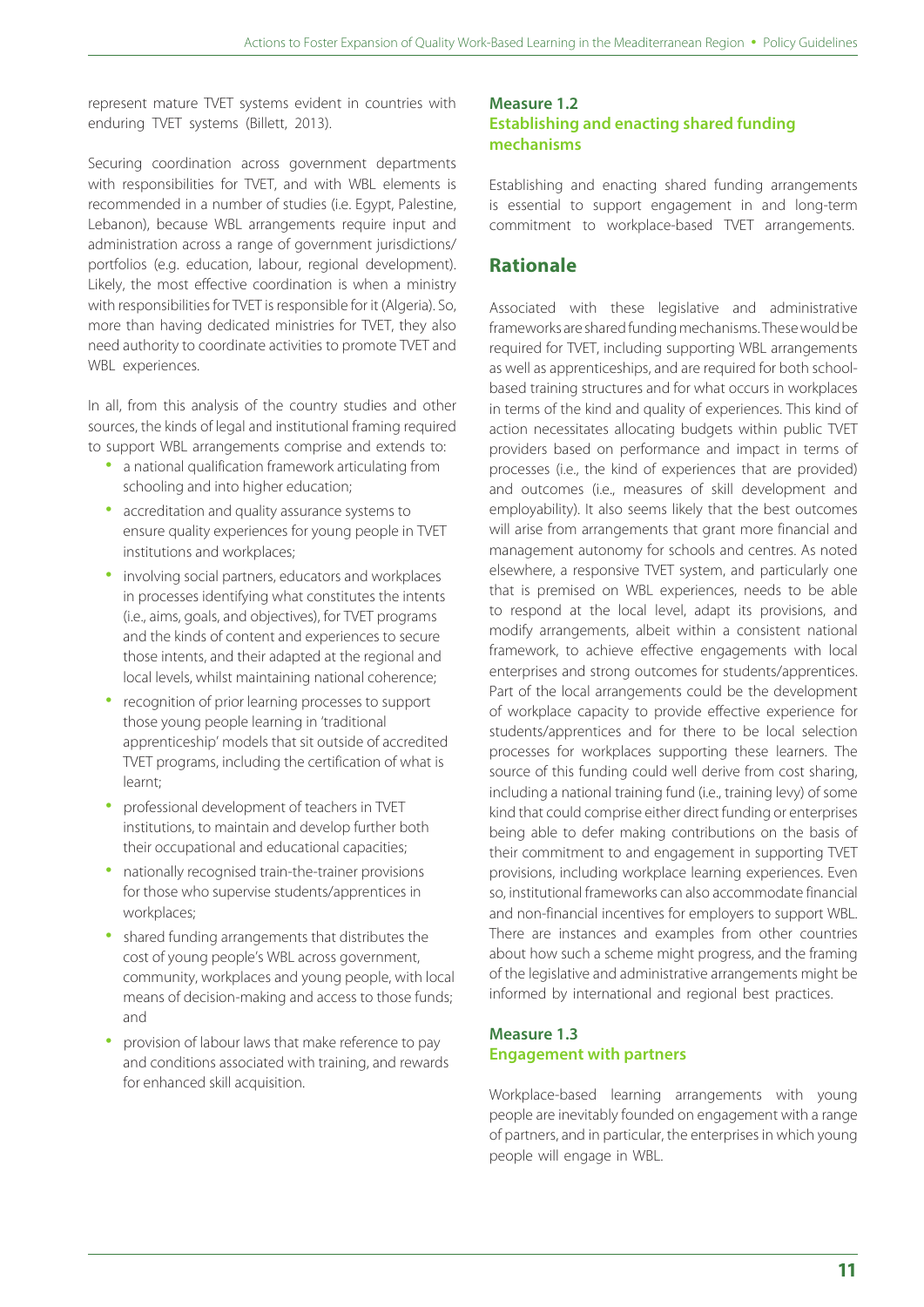## **Rationale**

Given the centrality of engaging with enterprises, both public and private, having regular reviews about how those enterprises can come to effectively engage with, support, and mutually benefit from their participation in WBL programs for young people is warranted. What has been suggested in some of the country studies, even those in which these programs exist, is that the engagement with workplaces needs to be improved, and that can perhaps best come from understanding their needs and encouraging their participation. The range of purposes for such an engagement by TVET institutions extends to (a) understanding their needs, (b) finding out about what kinds of incentives or support are most likely to be effective, (c) identifying how their interests can best be articulated and engaged with both nationally and at the local level, and (d) determining the optimum kind of interactions with local training institutions. All of this does not necessarily involve burdensome administrative infrastructure. Indeed, it may be better without it. However, local processes of engagement that are empowered from the centre and responsive to feedback from localities across countries may well be an effective way of engaging local businesses, enhancing their participation with the TVET system, and being responsive to their needs as they assist young people to develop occupational skills. These arrangements extend to the kinds of conditions under which students can engage in workplaces and the implications for their work and employment in programs such as apprenticeship. Guidelines about these issues have been addressed by governments in **America** (Kentucky 2015) and agencies such as the International Labour Organisation for arrangements in **Jordan** (ILO 2015).

#### **Measure 1.4: Effective governance**

Inevitably, arrangements associated with WBL require coordination across government departments associated with education and labour, and their enactment at the local level. Consequently, ensuring effective governance occurs across departments, both centrally and locally is essential for the effective provision for young people's WBL.

## **Rationale**

Improving coordination across government departments with responsibilities for TVET, and particular those with WBL elements has been suggested across a number of studies. As has been noted, the provision of TVET, in particular where it extends to workplace learning experiences, often requires input and administration across a range of government ministries. Typically, these ministries can be those with responsibilities for school education, TVET or higher education, the labour market and, in particular, industry engagement. However, it is important in all cases that there is a high level of coordination across these departments rather than one dominating. It is probably reasonable to suggest that the interests of TVET and associated workplace learning experiences are likely to be most effectively coordinated when a ministry with that particular interest has leverage on the others. So, it may be insufficient just to have a ministry specialising in TVET. Instead, there is a need for coordinating powers across other ministries so that these interests can be advanced in ways that promote TVET and WBL experiences.

### **Measure 1.5: Strategic planning**

Given the complexity of institutional arrangements and the need to act over time to secure long-term goals, it is necessary to have effective strategic planning to realise these outcomes.

## **Rationale**

All of this action would also require a significant and longterm operational plan, with clear annual goals but also with goals extending out to a decade or more. Some of these requirements, such as the professional development of teachers, can be ongoing, but having staff with extensive industrial and workplace experience will not be able to be achieved within the short term. Also, building effective administrative arrangements that are operable at the national and local level will not be achieved in the short term, but will require extensive consultation, engagement, and development over time. Forward planning to incrementally increase the numbers of students engaged in dual type entry-level training arrangements is proposed to promote the broad use of workplace learning arrangements. Part of that plan is to find ways to include and coordinate donor countries' contributions and efforts to achieve the kinds of goals that these countries want, rather than maintaining an emphasis on what is seen as effective in, and an expression of, donor countries' preferred models.

#### *Country experience and promising practices*

The country reports from **Algeria, Morocco** and **Tunisia** indicate that those countries have quite well developed processes of TVET governance that, in some instances, accommodate regional needs and requirements and in ways that are positioned to provide support for initiatives such as WBL. One example of the extent of such institutional arrangements is that in Algeria there is an annex to the Constitution that declares that young people have a right to apprenticeship. Whilst these arrangements not free from criticism and not always optimum in an operation, it is noteworthy that concerns about the low standing of TVET were not as marked as in the other countries. Moreover,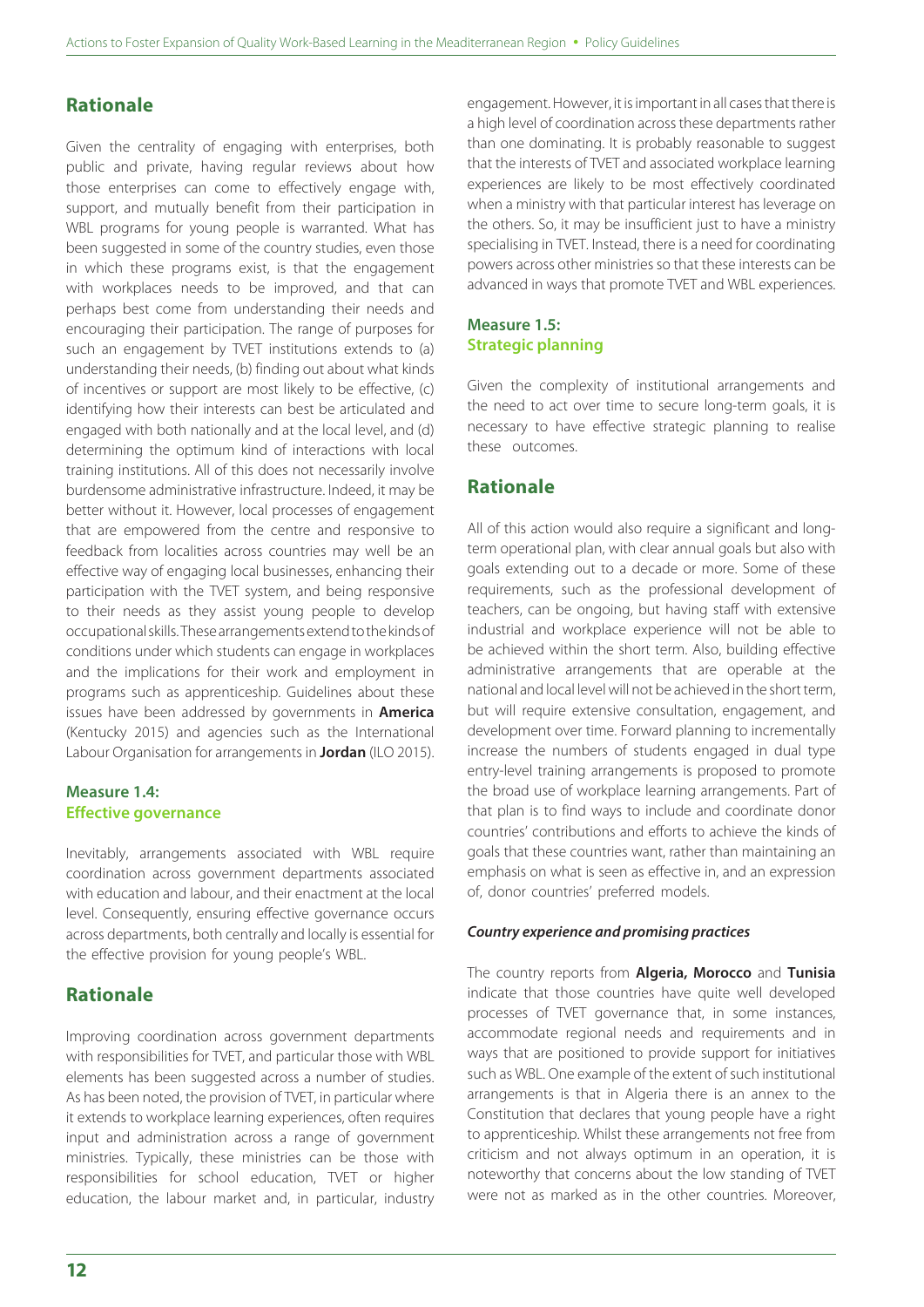**Algeria** has arrangements which permit high levels of female participation in apprenticeships, which is quite distinct from other countries.

Many countries with advanced industrial economies have multiple agencies associated with TEVET and both legal and institutional frameworks which support their provision. Countries such as **Germany**, the **Netherlands**, **Australia**, **Switzerland** and **Austria** all have mature governance arrangements in place to support TVET and initiatives such as WBL. Whilst differing in actual form, what is common across these arrangements is the involvement of external partners, particularly in the form of industry and professional groups. At their best, in countries like Germany, these partners play an important and extensive role, that is often quite independent on government, such as the Chambers of Commerce.

## **Promoting gender inclusivity**

It is noteworthy here that these mechanisms can be used to assist the greater inclusion of young women in WBL programs. A **national qualification system** provides a mechanism whereby achievement in education is the basis for personal progression, regardless of the individual's gender or ethnicity.

**Accreditation arrangements** can ensure that equity of access to participation in programs is an element of program and institutional accreditation. **Engaging with social partners** to assist WBL provisions be available to young women as well as young men, and that responsibilities associated with duty of care to young women are understood and can be exercised. The ability for young women to have **existing competence recognized**, particularly for that which has been acquired outside of educational programs can be particularly helpful for those who have been denied or had difficulty accessing educational programs and certification. **Professional development of TVET staff** can extend to assisting them with offering and implementing gender inclusive experiences for students and to transform gendered societal views of the kinds of work in which young men and women are expected to participate. Similarly, **trainthe-trainer programs** for workplace staff can emphasize the importance of gender inclusivity and the enactment of strategies to secure successful WBL experiences by young women.

**Government can use funding leverage** to encourage and support workplaces provide WBL experiences for young women, thereby directly supporting achieving equity goals. The same governments can introduce **laws** that attempt to limit discrimination and encourage equity and access to opportunities in education institutions and workplaces.

- Billett, S. (2013). Towards a mature provision of vocational education. International Journal of Training Research, 11( 2), 184-194.
- Billett, S. (2013). Towards a mature provision of vocational education. International Journal of Training Research, 11( 2), 184-194.
- CEDEFOP. (2009). The German Vocational Education and Training system. Retrieved from Thessalonki, Greece:
- CEDEFOP. (2002). Towards a history of vocational education and training (VET) in Europe in a comparative perspective, Florence.
- Deissinger, T. (1997). The German Dual System A Model for Europe? Education and Training, 39(8), 297-302.
- Deissinger, T. (1996). Germany's Vocational Training Act: its function as an instrument of quality control within a tradition-based vocational training system. Oxford Review of Education, 22(3), 317-336.
- Deissinger, T., & Hellwig, S. (2005). Apprenticeships in Germany: modernising the Dual System. Education and Training 47(4/5), 312-324.
- International Labour Organisation. (2013). Legal and policy frameworks in Germany for apprenticeships. Retrieved from Geneva:
- International Labour Organisation. (2015a). Policy brief: Main findings from a pilot on upgrading informal apprenticeships in Jordan: a bottom-up approach Retrieved from Beirut: www.ilo.org/ wcmsp5/groups/public/---arabstates/---ro-beirut/ documents/publication/wcms\_364567.pdf
- Kentucky Department of Education. (2015). Workbased Learning Manua. In Kentucky Department of Education (Ed.).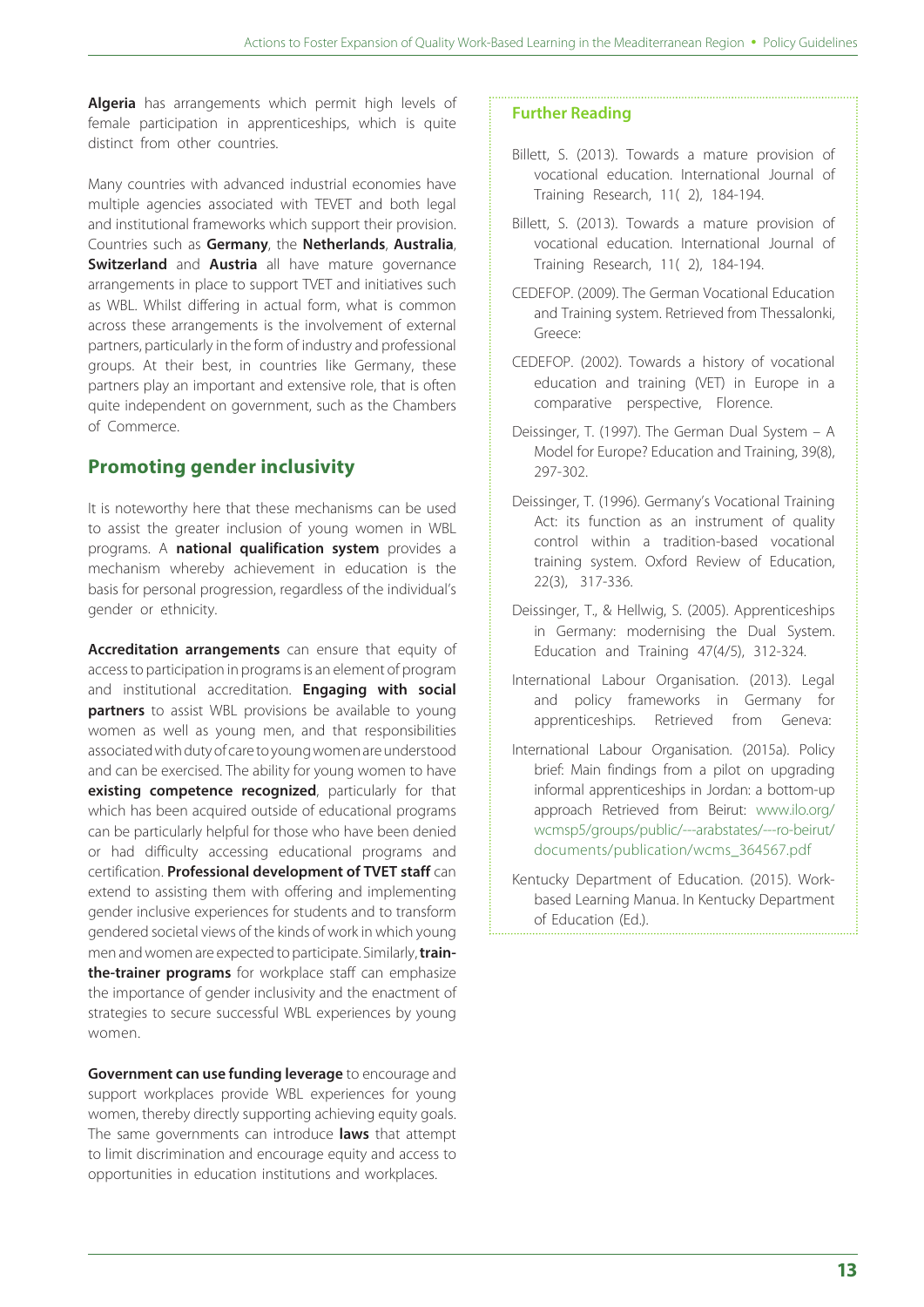## **Policy Recommendation 2: Enact localised frameworks and enablers**

Either in the absence of, or to further augment these national legal and institutional frameworks supporting WBL experiences for young people, it will be necessary to act regionally and locally to secure participation by both enterprises and young people and provide effective TVET. These can include sharing of costs, kinds and duration of workplace experiences and how they can be supported.

#### **Measure 2.1: Enact localised frameworks and enablers**

To enact national legal and institutional frameworks supporting WBL for young people, or in their absence, the promotion and organisation of local arrangements can assist participation by enterprises and young people and providing effective TVET. Development and maintenance of arrangements at the local level, including social partnership extending to those between employers and training institutions; engagements and negotiations between the two mediated by industry/occupational groups; reciprocal support between training organisations and workplaces to develop effective staff; ability to respond at the local level to enterprise and learner needs; tailoring of national institutional arrangements to meet local needs. Moreover, opportunities for developing further the skills of TVET teachers and workplace supervisors and mentors are likely to be realised through such interactions.

## **Rationale**

As has been advanced frequently across this report, the country studies and also other sources indicate the importance of social partnerships for effective TVET provisions, in particular, those that include WBL experiences. As well as being necessary elements for engaging with workplaces so as to provide experiences for young people, these partnerships are helpful for developing further the kinds of programs being offered, the educational intents of those programs, the relevance of content, and their applicability to the needs of enterprises who might employee graduates from TVET programs. It has been noted repeatedly how the central purposes of TVET with WBL experiences are associated with addressing youth unemployment, meeting the skill profile needs of enterprises, addressing national economic development, and overcoming social inequity through effective educational provisions. It is unlikely that any of these will be achieved without effective relations with social partners. Moreover, an indicator of the maturity of TVET systems is the extent and quality of such social partnerships that need to occur at both national and local levels. It follows then that many of the recommendations associated with social partnerships are about strengthening them, both in terms of those partnerships themselves and also in terms of what and how they can contribute to the provision of workplace learning experiences for young people.

#### **Measure 2.2: Strengthening the engagement and role of social partners**

Strengthening the engagement of social partners is likely to be premised upon the (a) kinds of roles that they are allocated and their skills to undertake those roles effectively, and (b) means by which these partnerships will be formed and sustained.

## **Rationale**

It is suggested that institutionalising employer engagement can be assisted through enhanced information sharing by government, including labour market information, the implementation and outcomes of apprenticeship systems, and building the capacities of social partnerships. That capacity-building can include and arise from greater engagement in the planning for and evaluation of WBL schemes such as apprenticeships and alternance programs. For instance, it is suggested that employer associations might be actively involved in the piloting of initiatives and the accreditation and certification of these kinds of programs, much in the way that this occurs within countries such as Germany through their chambers of commerce. It is suggested that these roles might extend to the governance of training institutions at a local/regional level to increase the alignment between TVET offerings and the needs and requirements of local enterprises. Such arrangements are likely to transcend both public and private enterprises to engage the broadest range of workplaces.

A key role for the social partnerships is addressing and seeking to overcome a shared problem of low retention in programs and in the targeted occupation after graduation. Both sponsors of TVET and enterprises have a shared concern that the effort directed towards preparing young people for specific occupations will be squandered unless there is a sustainable level of retention of young people during the courses and in those occupations after their completion. If the current level of attrition continues, it will undermine efforts not only of the TVET programs, but also of enterprises' commitment to them.

Realising these partnership arrangements is likely to require reciprocity in the form of shared commitment and engagement, and demonstrable benefits for all parties including, of course, young people. The nature and form of sustainable social partnerships are likely to be associated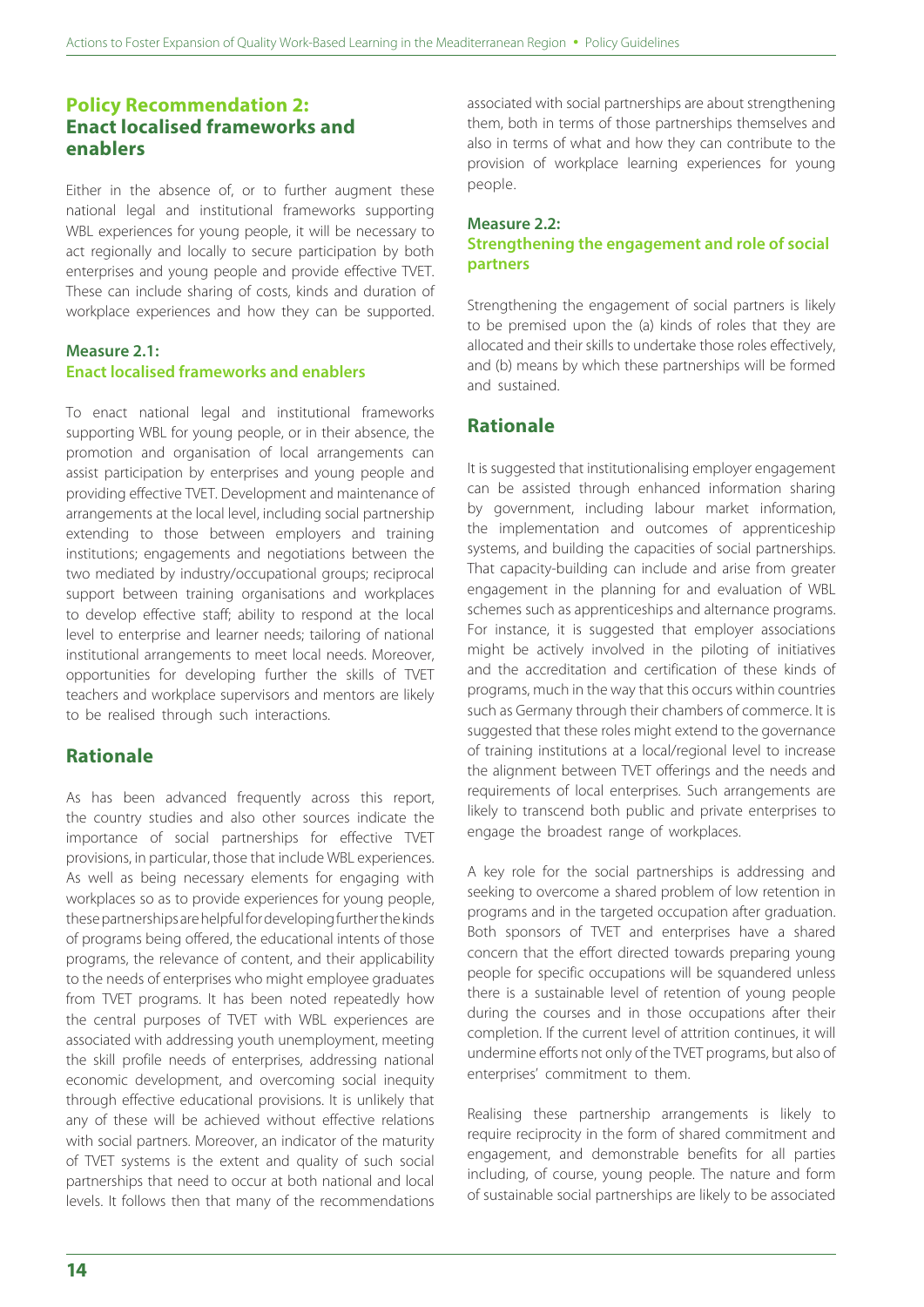with meeting specific needs. As a consequence, the form and delineation of these partnerships will be important. For instance, it is likely that national partnerships will need to be formed around particular occupational groupings or industry sectors. It is these partners who will be able to advise about national curricula, mandatory content, and the mix of experiences required for those occupations or industries. At the local level, there may be replication of those national bodies (i.e., industry sector or occupational based). Alternatively, they might be shaped to achieve different kinds of purposes, such as local development, and addressing issues such as entrenched employment in rural areas, for instance. So, the actual shape and form of these social partnerships is likely influenced by imperatives that attract partners and sustain their interest in participating in them. An element of that process will be the degree by which resources are distributed within and across these partnerships, their composition, and the degree by which their contributions are recognised and enacted.

The evidence from elsewhere suggests that social partnerships are likely to be at their most enduring when there are clear imperatives to participate, and accepted and acknowledged roles by government, and when these partnerships are able to achieve goals that warrant continuing participation.

#### *Country experience and promising practices*

Partnerships at the national and local level that support TVET and initiatives such as WBL are hallmarks of effective and mature TVET systems. Sometimes, the local arrangements are the product of states, regions or local government that functions within a framework of national government, but are well placed to respond to localised needs. Noteworthy here are models such as the Chambers of Commerce in Germany that represent the interests of organised labour and also employees at national and local levels. These local partnerships can comprise advisory processes such as those in the state of Victoria in Australia (i.e. Local Learning and Employment Networks) and those that are actively engaged with local employers and TVET institutions such as those in Germany (Chambers of Commerce), orders in Scandinavia that together represent the interests of workers is.

The presence of national institutional frameworks seems important for their establishment, engagement and continuity. The tripartite arrangements adopted in many Scandinavian countries (i.e. government, unions and employers) are replicated in Germany and countries such as Australia, albeit in different forms. In some instances, tensions in competing interests and might overwhelm the purpose of these institutions. However, it seems that where there is recognisable, imperatives and each of the partners is able to contribute to discussions and outcomes this may well support the effective enactment of such arrangements. However, it is likely that government policy, broadly writ, it is necessary to build and sustain effective partnerships. The European Training Foundation (ETF) handbook provides suggestions for how these partnerships might work.

The evidence suggests that localised social partnerships, such as is required for WBL initiatives, need effort and commitment in their formation, development and continuity (Billett & Seddon, 2004). This includes social partners being willing to moderate some of their interests to achieve collective outcomes: i.e., to realise the goals of the community and young people within it. Indeed, in one such partnerships it was noted that partners relinquishing some of their interests were central to the demonstration of shared concerns and commitments, whilst retaining distinct perspectives.

- Billett, S., Ovens, C., Clemans, A., & Seddon, T. (2007). Collaborative working and contested practices: Forming, developing and sustaining social partnerships in education. Journal of Education Policy, 22(6), 637-656.
- Billett, S., & Seddon, T. (2004). Building community through social partnerships around vocational education and training. Journal of Vocational Education and Training, 56(1), 51- 67.
- European Training Foundation. (2014). WORK-BASED LEARNING: A HANDBOOK FOR POLICY MAKERS AND SOCIAL PARTNERS IN ETF PARTNER COUNTRIES. Retrieved from Turin:
- Local Learning and Employment Networks. https:// www.education.vic.gov.au/about/programs/ Pages/llens.aspx
- Kentucky Department of Education. (2015). Workbased Learning Manua. In Kentucky Department of Education (Ed.).
- Seddon, T., & Billett, S. (2004). Social Partnerships in Vocational Education: Building Community Capacity. Retrieved from Adelaide.
- Seddon, T., Billett, S., & Clemans, A. (2004). Politics of social partnerships: A framework for theorising. Journal of Education Policy, 19(2), 123-142.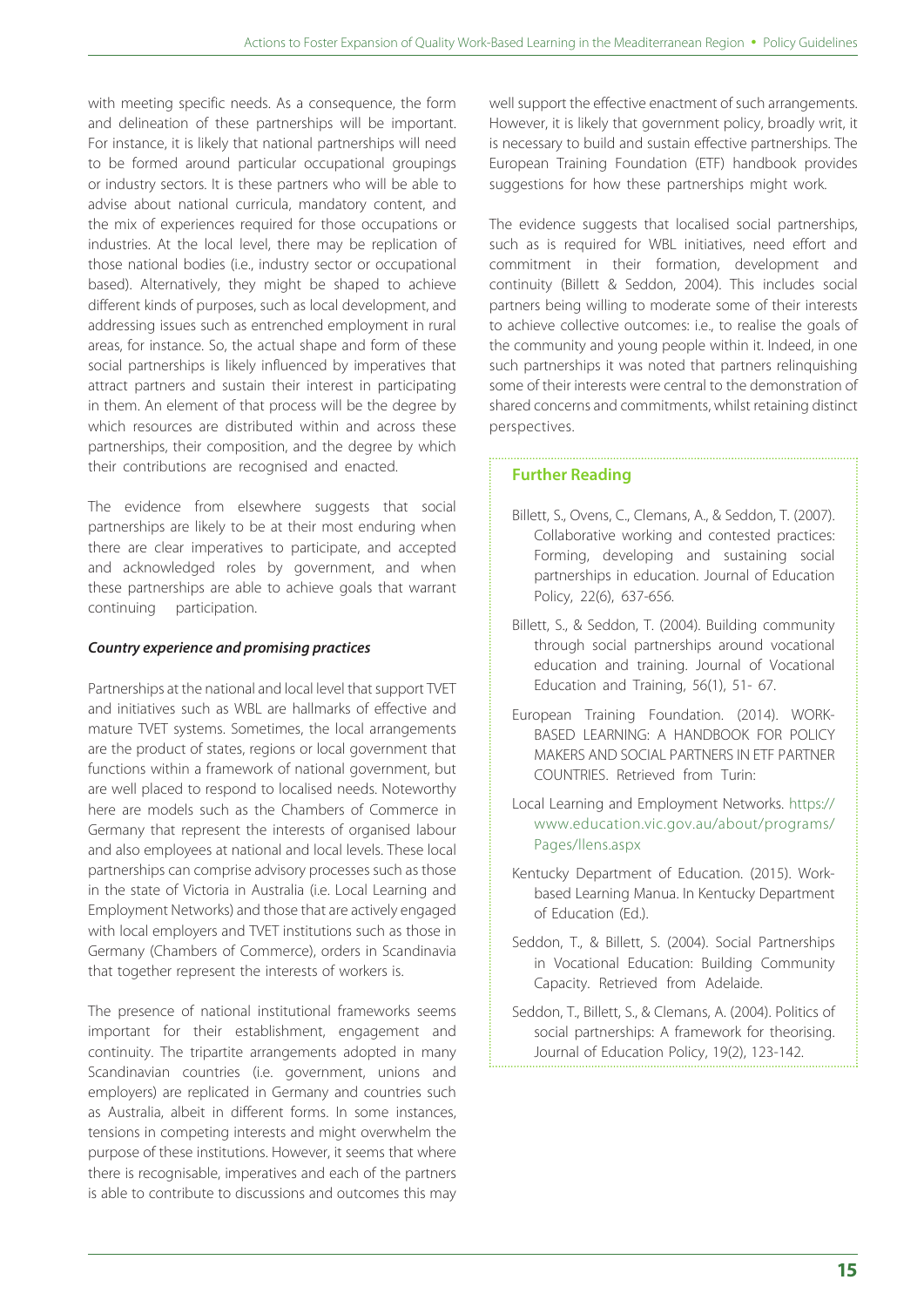## **Policy Recommendation 3: Enhance the standing and status of TVET and the occupations it serves**

Action is required by government, training institutions, and social partners and communities to enhance the status and standing of TVET and the occupations it serves. This includes promoting the view that learning experiences in workplaces are legitimate, worthwhile, and an essential element of postschool education for specific occupations.

## **Measure 3.1 -**

#### **Enhancing the standing and status of TVET and the occupations it serves**

Government, training institutions and social partners need to act to enhance the image of TVET and the occupations it serves, including by promoting WBL experiences as legitimate, worthwhile and essential elements of preparation for work and occupations.

## **Rationale**

Engaging in action at the national and local level to communicate about TVET, its qualities and outcomes, and promoting the worth of the occupations it serves through schemes directed at employers, young people, and their parents; organizing activities at the local level through partnerships between training institutions and enterprises to enhance the worth of specific TVET programs and their relationship to occupations and employment; securing articulation arrangements between these programs and higher technical and higher education programs.

#### *Country experience and promising practices*

A number of countries are taking action to attempt to elevate the standing of vocational education. Some examples are as follows. Denmark has trialled the raising of the entry requirements of TVET programs and improved educational facilities and institutions that are modern and attractive to young people (Aarkrog). The success of the first measure is not yet clear, but the second reflects a concern to respond the relative unattractiveness of TVET, when compared with university campuses. In England, it is reported that young people who have engaged in trade-related occupations - Ambassadors - are being recruited and the speed and speak at local schools to encourage young people to consider TVET. In addition, more pathways are being directed to higher education (Unwin). In the Netherlands - some elements of vocational education with high-level qualifications already have high status, but lower qualification levels have low status. Fourth level MBOs can lead to either good jobs or to universities of applied sciences (de Bruijn). In Germany, some vocational technical courses are now offered through universities of applied sciences as these are seen as being

more attractive than the dual system approach. Moreover, the Chambers of Commerce and large employers are advertising to make a range of occupations more attractive to young people (Deissinger). In Switzerland, it has been suggested that the standing of VET is improving because of societal concerns (expressed in newspapers and television) about the number of young people enrolling in university courses with no link to the labour market (Stadler). In Finland - the rise of applied universities assists elevate the standing VET and the occupation it serves (Nokelainen). In Norway, it is proposed that preparing VET teachers in specialised institutions that offer Masters programs and pathways through to PhD has supported its standing (Hiim). (see (Nägele & Stalder, 2018). Global agencies are also working to assist the standing of achievement through conference provisions BiBB/Cedefop conference (2017), and reports (Clement 2014) identifying issues that inhibit the standing of TVET and how this can be addressed to improve the image of TVET: Making TVET attractive to youth (UNESCO-UNEVOC, 2018).

There are also nationally-based initiatives that seek to address the issues of the relatively low standing of TVET. In Australia, the federal government has the National Centre for Vocational Education Research programme to identify strategies for enhancing the status of TVET. www.ncver.edu. au/ data/assets/pdf\_file/0029/5241809/NCVERWebinar EnhancingTheStatusOfVET\_SlidesForDistribution.pdf, there is the 'Get VET' campaign from Victoria (https://www. vcaa.vic.edu.au/Pages/vet/GetVET/index.aspx and work of foundations, such as the Skilling Australia Foundation (https://saf.org.au).

#### **Further Reading**

Billett, S. (2014). The standing of vocational education: Sources of its societal esteem and implications for its enactment. Journal of Vocational Education and Training,, 66 (1), 1-21.

- Clement, U. (2014). Improving the image of technical and vocational education and training Retrieved from Bonn, Germany:
- National Centre for Vocational Education Research, Adelaide, Australia- Enhancing the status of VET. www.ncver.edu.au/\_\_data/assets/ pdf\_file/0029/5241809/NCVERWebinar\_
- EnhancingTheStatusOfVET\_SlidesForDistribution.pdf UNESCO-UNEVOC. (2018). Short summary of the Virtual Conference on improving the image of TVET: Making
- TVET attractive to youth. Retrieved from Bonn, Germany: Victorian Department of Education, Get VET' campaign from Victoria (https://www.vcaa.vic.edu.au/Pages/ vet/GetVET/index.aspx
- Wyman, N., McCrindle, M., Whatmore, S., Gedge, J., & Edwards, T. (2017). Perceptions are not reality: myths, realities & the critical role of vocational education & training in Australia. Retrieved from Melbourne, Australia:.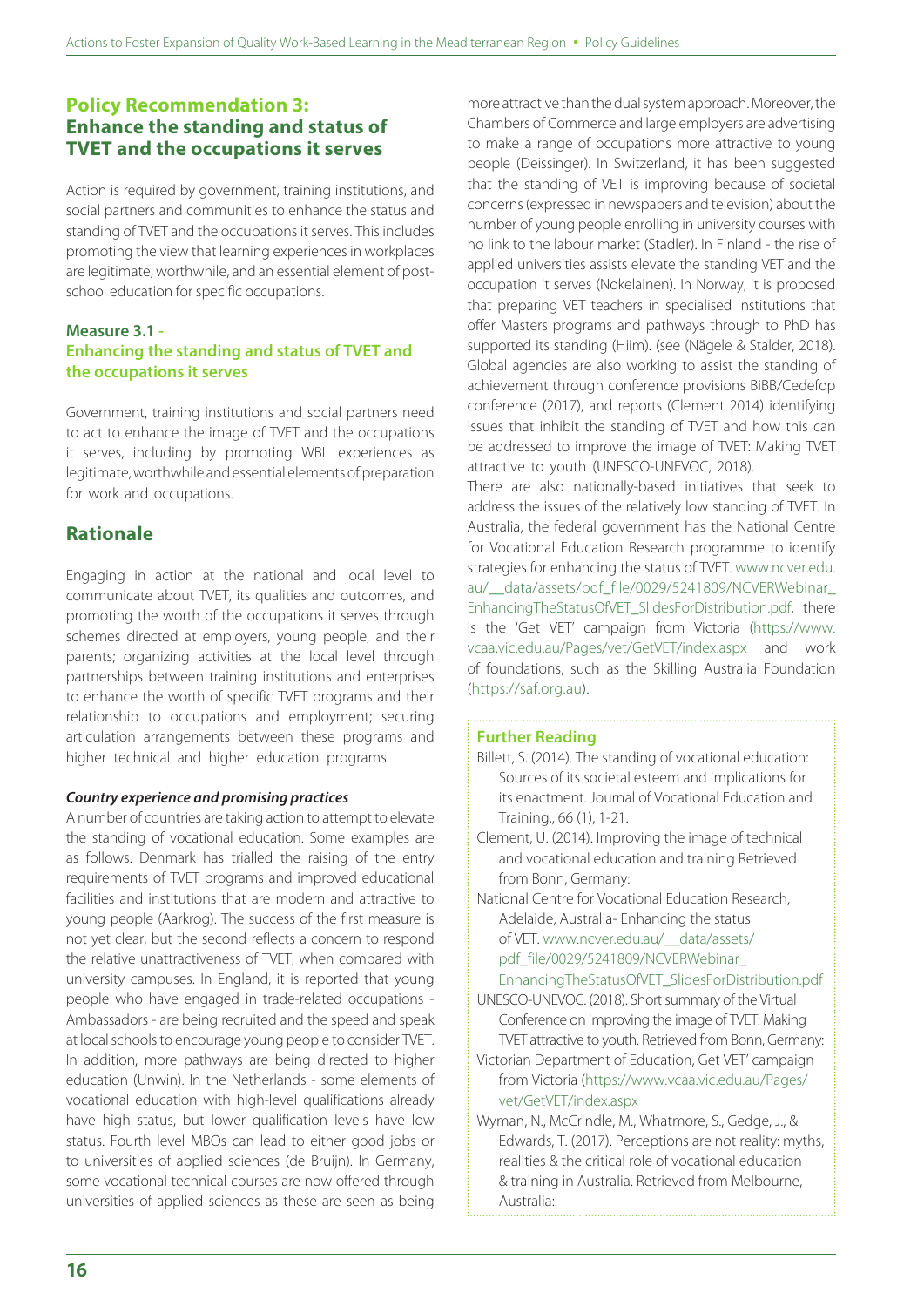## **Policy Recommendation 4: Develop the capacity of workplaces to provide effective learning experiences**

Given the key role of WBL experiences and the unpreparedness of many workplaces to provide and support these experiences effectively, it is necessary to develop capacities within workplaces, including identifying and enacting support for learning that is appropriate for work settings, and provide recognition to those who undertake this support task.

#### **Measure 4.1**

### **Develop the capacity of workplaces to provide effective learning experiences**

The preparedness of workplaces to provide and support effective WBL experiences is a necessary quality for effective preparation for working and specific occupations and the recognition of that learning.

## **Rationale**

Organising and enacting shared cost distribution to assist sustainable development of capacities in workplaces to support young people's learning, including consideration of the organisation and ordering of workplace experiences and developing staff skills to support learning; this includes preparing and enacting national programs for developing mentors, supervisors, and co-workers' skills to assist the development of skills through the use of workplace pedagogic practices, and engaging learners in effective processes of learning that require effort and agency on their part. At the Rabat technical workshop, some practical strategies were proposed to assist workplaces to provide effective WBL.

Manuals – It was suggested that preparing and widely distributing practical manuals about how to implement WBL arrangements would be helpful to support its implementation by workplaces as well as TVET institutions and staff. These manuals could refer to; i) principles associated with learning through work, ii) sets of practices for enacting and improving learning in the workplace, and iii) advice about how those arrangements could best be enacted in workplaces.

These manuals could include how workplace supervisors, trainers and managers can utilize work activities to support students' WBL. Importantly, to be successful, these strategies need to be embedded in work activities and not seen as being separate from those everyday work activities and interactions, except when it is essential to do so. For instance, if something needs to be learnt before being applied in practice (e.g. some medical procedures).

So, these manuals would need to set out a range of procedures such as coaching, modelling and scaffolding, and the use of specific strategies to develop specific kinds of learning. It is also suggested that these manuals should provide bases by which effectiveness of these learning experiences could be evaluated.

Necessarily, these manuals would need to be short in length, plain and clear in language and have an engaging format and be useful for both TVET teachers and those assisting learning in workplaces (i.e. experienced workers, supervisors, managers). They might also be available in online formats and those that can be engage with through smart phones.

## **Technical expertise to assist workplace implement WBL**

Having available expertise to assist both TVET institutions and workplaces about implementing WBL would be helpful.

That expert role would extend from:

- analysing the needs and potentials of workplaces to provide rich learning experiences to students,
- preparing both TVET staff and workplace trainers to support that learning,
- identifying specific strategies to be used in the workplace to achieve the kind of learning outcomes that students and the workplaces want, and
- assist in evaluating the outcomes of those learning experiences.

Consequently, this role requires the ability to conduct training needs analysis within the framework of WBL, preparing teachers and workplace practitioners to use curriculum and pedagogic strategies and approaches to support WBL, having a range of strategies available to address different kinds of learning needs and learners; and being able to monitor, evaluate and arrive at judgements about the effectiveness of the approaches and strategies in achieving the kinds of outcomes that workplaces want and students need.

#### *In the number of Country experience and promising practices*

A number of countries (e.g. **Australia** and Singapore) have implemented wide scale training programs to develop capacities for supporting learning in the workplace. In **Australia**, a well-established short certificate focused on providing educational foundation part-time teachers in the VET system, was converted to a program for improving quality of learning experiences in Australian workplaces (Certificate IV in Training and Assessment) https://tafeqld. edu.au/courses/17694/certificate-iv-in-training-and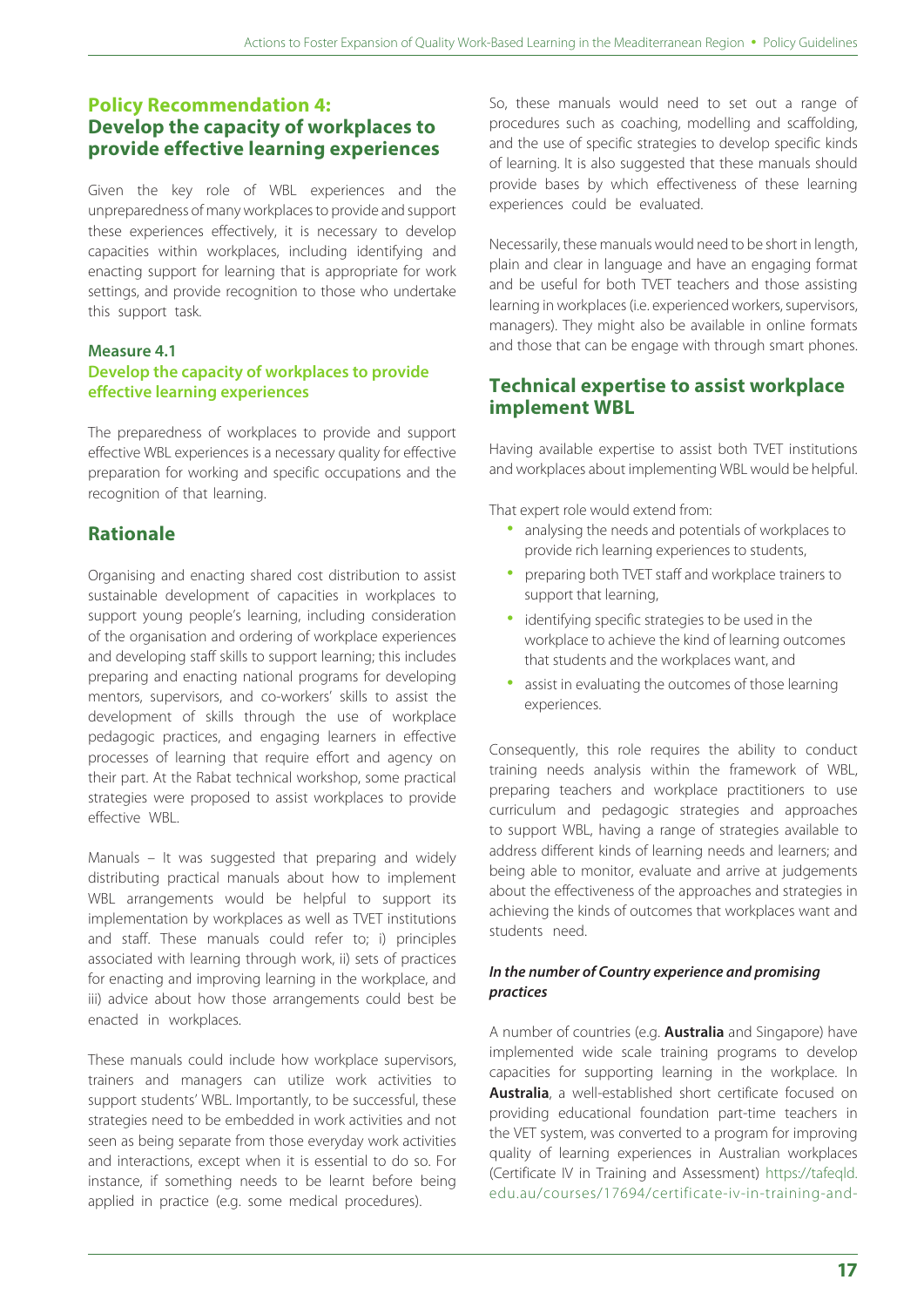assessment. In **Singapore**, the Advanced Certificate of Training and Assessment was developed by the Workforce Development Agency, within the Ministry of Manpower to perform similar purposes. https://www.ial.edu.sg/learn-atial/ial-programmes/certificate/training-assessment-acta. html

Elsewhere, initiatives associated with developing and preparing the workplace as an effective learning environment have arisen from programs of research (Billett 2016), and have generated resources that can be used for these purposes, and is available in English, French, Chinese and Portuguese. https://vocationsandlearning.files.wordpress.com/2018/12/ Leaflet\_English.pdf

## **Gender inclusivity**

The manuals and the practices mentioned above would also need to consider how gender inclusivity can be realised so as access to workplace experiences for young women can be increased, and the kinds of support needed to ensure that they have opportunities to successfully learn through these workplace experiences are likely to be central here. Instances of success and examples of practices in ways that young women can be involved in aspects of workplace activities are likely to be a welcomed feature of such support.

- (Billett 2016) Learning occupations through practice: Curriculum, Pedagogy and Epistemology of Practice, available in English, French, Chinese and Portuguese. https://vocationsandlearning.files.wordpress. com/2018/12/Leaflet\_English.pdf
- Billett, S. (2001). Learning in the workplace: Strategies for effective practice. Sydney: Allen and Unwin.
- Dochy, F., Gijbels, D., Segers, M., & van den Bossche, P. (Eds.). (2011). Theories of learning for the workplace. Building blocks for training and professional development programs. . London: Routledge.
- Fuller, A., & Unwin, L. (2002). Developing pedagogies for the workplace. In K. Evans, P. Hodkinson, & L. Unwin (Eds.), Working to learn: Transforming workplace learning. London: Kogan-Page.
- Teunissen, P. W., & Wilkinson, T. J. (2010). Learning and teaching in workplaces. . In T. Dornan, K. Mann, A. Scherpbier, & J. Spencer (Eds.), Medical education: Theory and practice. (pp. 199-203). Edinburgh: Churchill.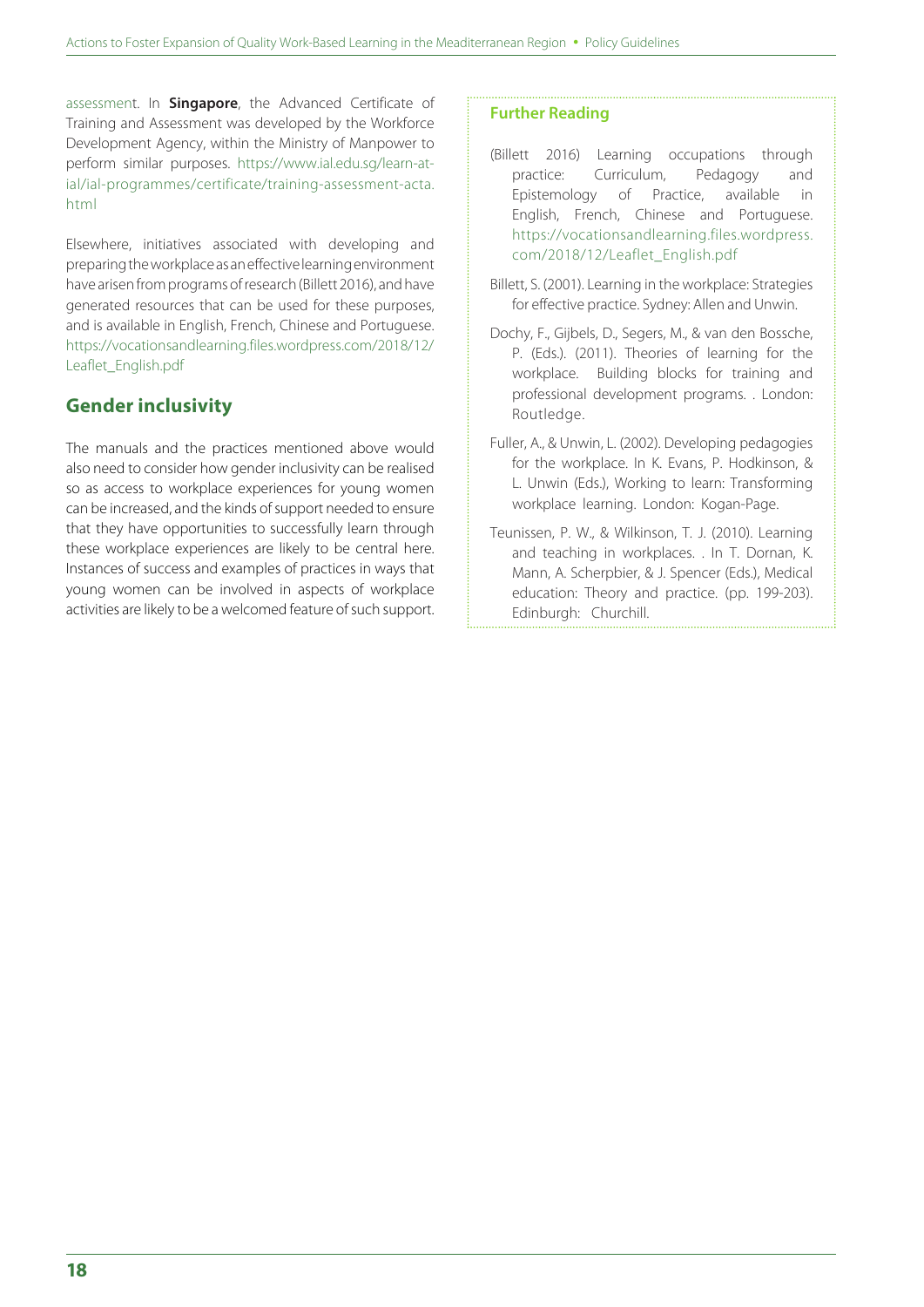## **Policy Recommendation 5: Recognise, embrace, and enhance the traditional model of apprenticeship**

The central role played by informal (i.e., traditional) apprenticeship arrangements needs to be acknowledged, and this model of occupational preparation embraced within the TVET system and enhanced. This needs to occur in ways that do justice to and respect that this model of learning is different from what occurs in TVET programs and other models of apprenticeship, support its progression, and also offers enhancements and recognition to young people participating in them.

#### **Measure 5.1 – Recognise, embrace, and enhance the traditional model of apprenticeship**

The central role played by traditional apprenticeship needs to be acknowledged, embraced as a model within the TVET system, enhanced in ways that respects and builds on its effective qualities, and provides recognition for young people who complete them.

## **Rationale**

Identifying how to understand and effectively augment the traditional model of apprenticeship, its processes of instruction and learning, and enterprise commitment to it as a model of learning without disrupting or destroying these qualities. In addition, identifying the purpose for and how any off-job learning experiences might best be organised, and also how the recognition of learning in and through this form of apprenticeship can be credentialed. In addition, means by which this model can be extended to other occupations, including higher technical skills, can be explored. Beyond the establishment of frameworks to provide this support, its enactment would be required to occur at the local level, and in ways that are sensitive to this existing model and the abilities of those in training institutes to provide support to workplaces, this model of learning, and the apprentices.

#### *Country experience and promising practices*

The International Labour Organisation (ILO) undertook a study to identify how traditional apprenticeships in Jordan could be engaged with more effectively and become part of a more systematic approach to TVET. The report identifies issues to be addressed to utilise these forms of young people's workplace learning - https://www.iyfnet.org/ sites/default/files/library/ILO-IYF\_EquipYouth\_Pilot\_Study Report.pdf

- Billett, S. (2016). Apprenticeship as a mode of learning and model of education. Education & Training, 58 (6), 613-628.
- Business Europe. (2018). A European Framework for Quality and Efective Apprenticeships. Retrieved from Brussels:
- Chan, S. (2013). Learning through apprenticeship: belonging to a workplace, becoming and being. Vocations and Learning, 6(3), 367-383.
- Gott, S. (1989). Apprenticeship instruction for realworld tasks: The co-ordination of procedures, mental models, and strategies. Review of Research in Education, 15, 97-169.
- International Labour Organisation. (2015). Upgrading informal apprenticeships: A bottom up approach. Retrieved from Beriut, Lebanon:
- International Labour Organisation. (2015a). Policy brief: Main findings from a pilot on upgrading informal apprenticeships in Jordan: a bottom-up approach Retrieved from Beirut: www.ilo.org/ wcmsp5/groups/public/---arabstates/---ro-beirut/ documents/publication/wcms\_364567.pdf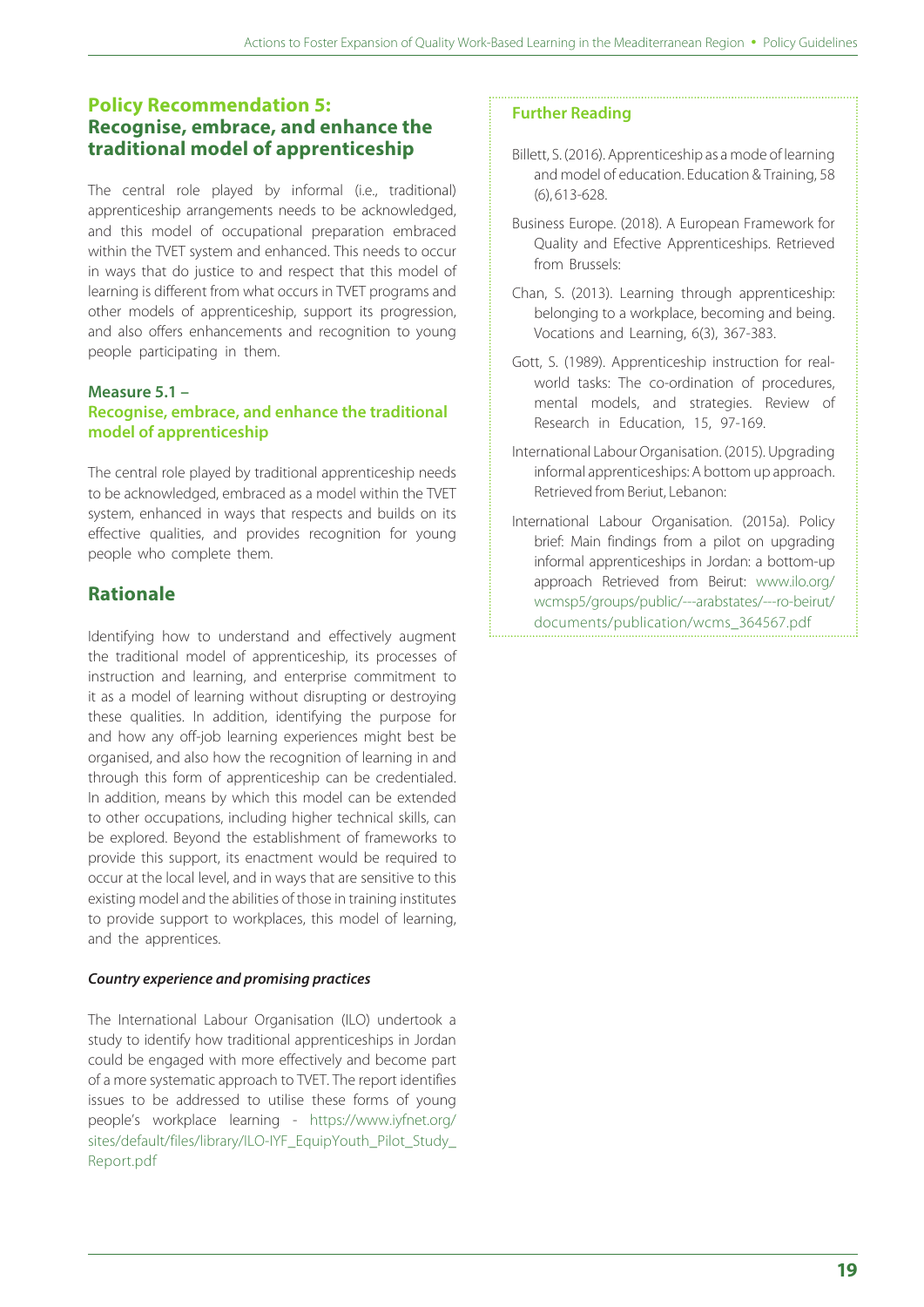## **Policy Recommendation 6: Align TVET provisions with employment opportunities**

A key imperative is to more closely align TVET provisions and employment opportunities, through enacting employmentenhancing initiatives within TVET programs and secure a balance between young people's needs and those of the workplaces that might employ them. This includes further developing the skills of the TVET workforces in terms of pedagogy, occupational currency and ability to design and enact local initiatives.

#### **Measure 6.1 - Aligning TVET provisions with employment opportunities**

TVET provisions and employment opportunities need to be closely aligned by initiatives that secure a balance amongst young people's aspirations and workplace needs and occupational requirements.

## **Rationale**

To promote young people's employment might require a review of TVET programs and courses to identify their alignment between potential employment opportunities in terms of the needs of industry sectors and occupational fields. In addition, a review of curriculum models, course objectives, and content, as well as approaches to teaching and supporting learning to more readily align the outcomes of these courses to graduates' employability. This initiative includes informing and advising young people about potential employment opportunities and the prospects of different educational pathways leading to employment.

#### *Country experience and promising practices*

There are good examples from across the globe of effective practice for these kinds of alignments form organisations such as **Global Apprentice Network** (GAN), which although based in **Switzerland**, has a global reach. GAN seeks to build alignments between TVET WBL programs from through engaging large employers in programs of recruitment and supporting apprentices. (see https://www.gan-global.org). Similar practices are being enacted in **America** through the Institute for Workplace Skills and Innovation's work on 'new apprenticeships' (see - www.iwsiamerica.org). Attempts to align the provision of TVET with employment opportunities also necessarily involve close coordination across a number of the government departments and social partners. This will always be a difficult and potentially imprecise process because it is all difficult to predict the demand for particular occupations in years to come. However, countries that have effective tripartite arrangements (i.e., government,

employers' representatives and unions) and when working together towards common goals are likely to get as close to the supply-demand requirements as is possible. In countries that have quite small populations, such as the **Scandinavian** countries achieving those outcomes may be able to be addressed by single national processes. However, countries with large populations and greater regional or geographical spread (e.g. **Australia**, **Germany**, **Netherlands**, **Morocco**) will most likely need processes that operate both at the national and local level.

- Billett, S., Ovens, C., Clemans, A., & Seddon, T. (2007). Collaborative working and contested practices: Forming, developing and sustaining social partnerships in education. Journal of Education Policy, 22(6), 637-656.
- Edwards, A., & Mutton, T. (2007). Looking forward: rethinking professional learning through partnership arrangements in Initial Teacher Education. Oxford Review of Education, 33(4), 503-519.
- European Training Foundation. (2009). Work-based learning programs for young people in the Mediterranean region. Retrieved from Turin, Italy:
- European Training Foundation. (2014). WORK-BASED LEARNING: A HANDBOOK FOR POLICY MAKERS AND SOCIAL PARTNERS IN ETF PARTNER COUNTRIES. Retrieved from Turin:
- Institute for Workplace Skills and Innovation America. (2018). Its time: Using new apprenticeships to reskill America. Retrieved from Washington, USA:
- van der Meer, M., van den Toren, J. P., & Lie, T. (2017). Transforming VET: Encouraging innovation via public private partnerships. In E. de Bruijn, S. Billett, & J. Onstenk (Eds.), Enhancing teaching and learning in the Dutch vocational education system: Reforms enacted. Dordrecht, The Netherlands: Springer.
- Veillard, L. (2015). University-corporate partnerships for designing workplace curriculum: Alternance training course in tertiary education. In L. Filliettaz & S. Billett (Eds.), Francophone perspectives of learning through work: Conceptions, traditions and practices. Dordrecht, The Netherlands: Springer.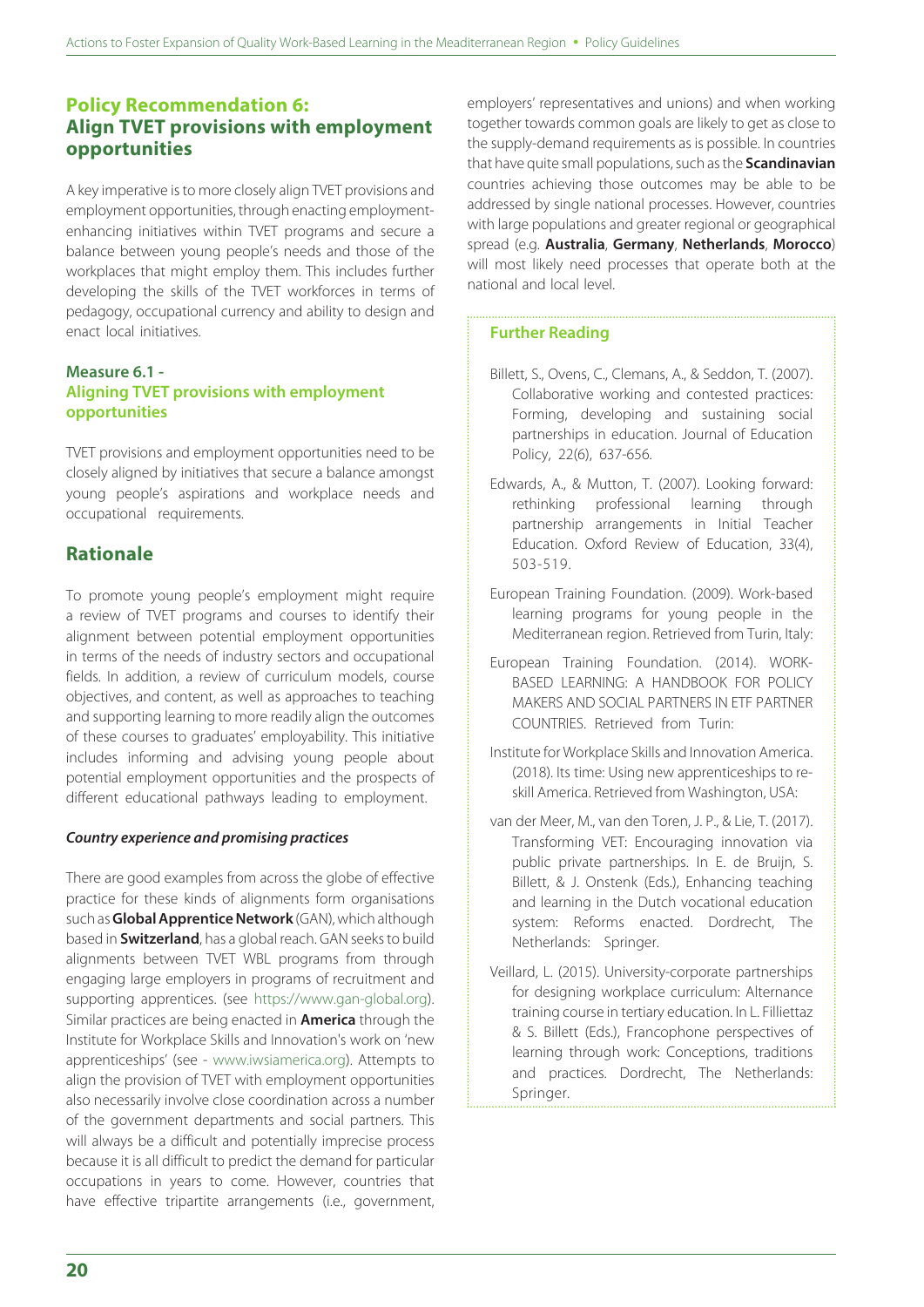## **Policy Recommendation 7: Build and sustain social partnerships at national, regional and local levels**

Social partnerships, including representatives of employers and employees at national, regional and local levels are essential to securing alignments amongst models of WBL, local enterprise needs for skill development, and strategies to promote engagement in TVET, including sharing the costs of WBL experiences across government, enterprises and individuals who benefits from them.

## **Measure 7.1:**

#### **Build and sustain social partnerships at national, regional and local levels**

National and local social partnerships, including employers and employees representatives, are essential for alignments amongst models of WBL, local enterprise needs for skill development, and strategies promoting the image of and participation in TVET.

## **Rationale**

A national strategy associated with building social partnerships that support TVET and WBL experiences is required to be supported by key industry and professional bodies, yet enacted at the local level in ways that secure reciprocal benefits for both the educational provision (i.e., students' learning) and also secure productive outcomes for workplaces. At both a national and local level, the quality of partnerships will be based upon reciprocity and sustaining these partnerships will be most likely found in their ability to generate outcomes for all parties. That is, evidence that workplaces support and provide rich learning experiences for young people, and that there are tangible benefits to enterprises from that engagement, including the selection of new employees and their contributions to sustaining the viability of the enterprise, will be essential.

### *Country experience and promising practices*

A number of countries have processes that build and sustain partnerships at the local level between enterprises and TVET providers. In some instances, these arrangements are based around significant institutional provisions, such as the Chambers of Commerce in Germany. These institutions, seemingly, are bipartite – representing the interests of both employers and employees - at the local level and are accepted as having key roles in assisting the provisions of key that meeting local needs and providing effective educational experiences. For instance, it is not unusual in Germany for the Chambers of Commerce to conduct the examinations of students from TVET programs and thereby provide external verification of the outcomes of these programs.

A different model is available in the state of Victoria in **Australia** that has formed Local Learning and Employment Networks (LLENS) that bring together representatives of the local community, employers and tertiary education institutions and their key mandate is to assist young people move smoothly from schooling and tertiary education into paid employment. These particular arrangements operate very much locally/regionally albeit shaped by the needs of local communities. For details - https://www.education.vic. gov.au/about/programs/Pages/llens.aspx

- Billett, S., Ovens, C., Clemans, A., & Seddon, T. (2007). Collaborative working and contested practices: Forming, developing and sustaining social partnerships in education. Journal of Education Policy, 22(6), 637-656.
- Billett, S., & Seddon, T. (2004). Building community through social partnerships around vocational education and training. Journal of Vocational Education and Training, 56(1), 51- 67.
- European Training Foundation. (2014). WORK-BASED LEARNING: A HANDBOOK FOR POLICY MAKERS AND SOCIAL PARTNERS IN ETF PARTNER COUNTRIES. Retrieved from Turin:
- Local Learning and Employment Networks. https:// www.education.vic.gov.au/about/programs/ Pages/llens.aspx
- Seddon, T., & Billett, S. (2004). Social Partnerships in Vocational Education: Building Community Capacity. Retrieved from Adelaide, :
- Seddon, T., Billett, S., & Clemans, A. (2004). Politics of social partnerships: A framework for theorising. Journal of Education Policy, 19(2), 123-142.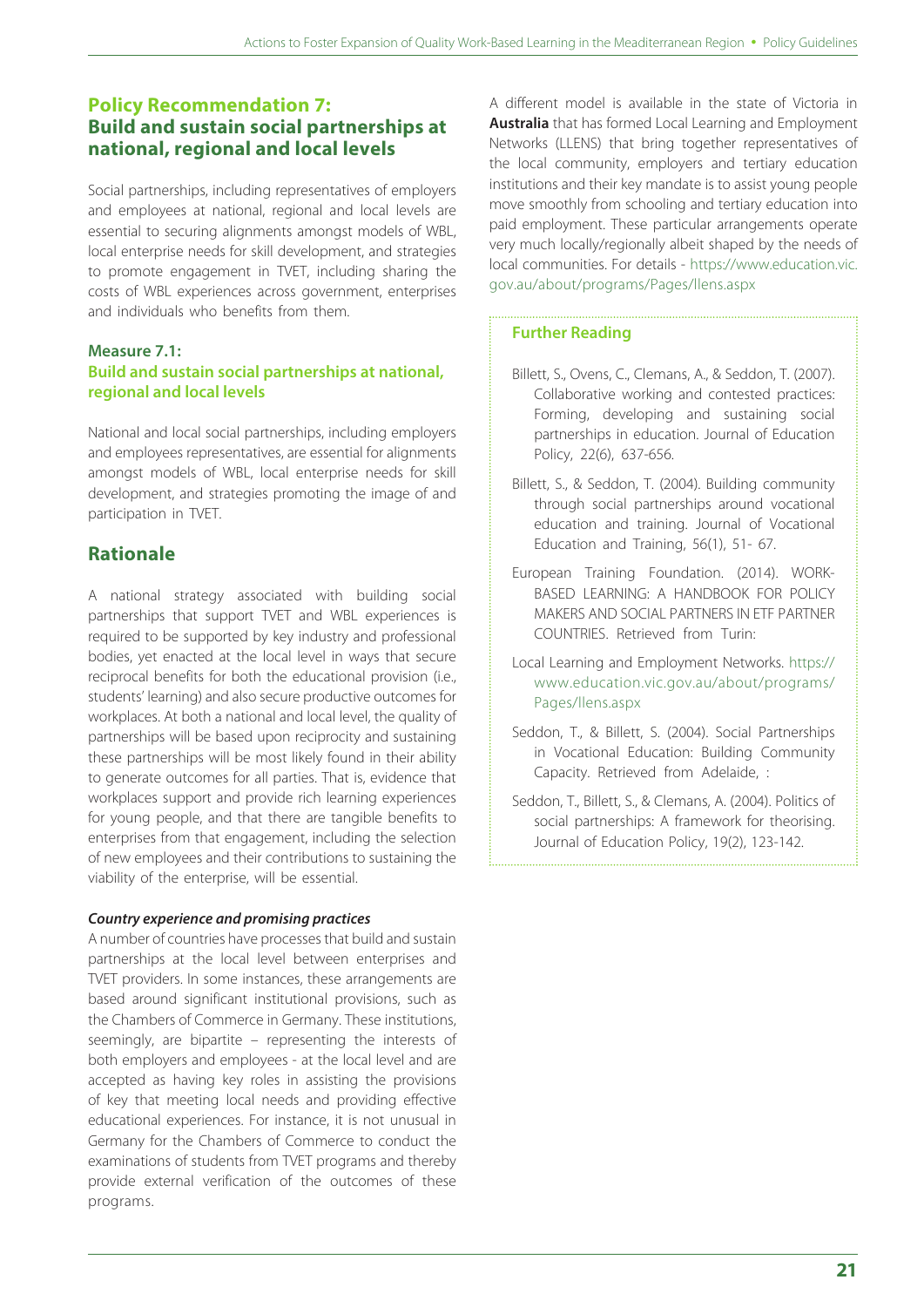## **Policy Recommendation 8: Promote localised engagement between TVET institutions and workplaces**

There is a need to promote and organise locally, stronger linkages between TVET institutions and nearby industry sectors and enterprises, including small and micro businesses, so that shared understandings can arise and mutual benefits can be realised in terms of young people's skill development and employability.

#### **Measure 8.1**

#### **Promote localised engagement between TVET institutions and workplaces**

Engaged social partnerships, including employers and employees representatives, need to be generated locally are essential for alignments amongst models of WBL, local enterprise needs for skill development, and strategies promoting the image of and participation in TVET. In particular, localised engagements between TVET institutions and workplaces are essential for effective WBL.

## **Rationale**

A national strategy associated with building social partnerships that support TVET and WBL experiences is required to be supported by key industry and professional bodies, yet enacted at the local level in ways that secure reciprocal benefits for both the educational provision (i.e., students' learning) and also secure productive outcomes for workplaces. At both a national and local level, the quality of partnerships will be based upon reciprocity and sustaining these partnerships will be most likely found in their ability to generate outcomes for all parties. That is, evidence that workplaces support and provide rich learning experiences for young people, and that there are tangible benefits to enterprises from that engagement, including the selection of new employees and their contributions to sustaining the viability of the enterprise, will be essential.

Some guidelines for achieving these outcomes are as follows.

Having 'brokers' working across workplaces and TVET institutions

Across all six countries represented at the Rabat technical workshop, offered a consistent message about the needs of local enterprises to be provided with support by TVET institutions to implement and secure quality outcomes through WBL. Concurrently, concerns were expressed that both these enterprises and many TVET institutions were not ready or prepared to fulfill this role and responsibility.

Consequently, given the need to develop capacities in both TVET institutions and workplaces, developing and piloting a process of brokerage might be helpful. That is, having suitably qualified and experienced individuals ('orientation officers') performing bridging role between TVET institutions and workplaces, and any local industry or professional bodies.

In prospect, this role could comprise:

- 'boundary riding' (i.e. engaging with local enterprises), understanding their needs, capacities and aspirations)
- finding ways of brokering arrangements whereby the workplaces are informed about the available TVET programs and assisted become ready to engage productively with WBL students and to meet both students and the enterprise needs.
- ensuring students are suitably briefed and prepared before their workplace experiences, including being guided in how to have productive experiences in workplaces.
- after the completion of their work experiences when students return to TVET institutions, that they have opportunities to debrief, and then share and compare their learning experience peers and teachers. This is a role that brokers could enact in facilitating these discussions and modelling processes that, subsequently, teachers could adopt.
- assist and inform teachers further about contemporary work requirements and identify how teachers can already respond to their students' needs, and those of workplaces; and
- play a role in engaging with workplaces in following up to evaluate what has happened and assist further develop shared understandings, identify how processes can best proceed to sustain working relationships between TVET institutions and workplaces.

All of this constitutes a demanding role, and there may be a shortage of suitably qualified and experienced staff to fulfil it. Even those broadly qualified for this role would likely need some specific preparation and then on-going support to perform it effectively. Hence, a developmental process would be required for these brokers.

#### *Country experience and promising practices*

A number of countries have processes that build and sustain partnerships at the local level between enterprises and TVET providers. In some instances, these arrangements are based around significant institutional provisions, such as the Regional Education and Training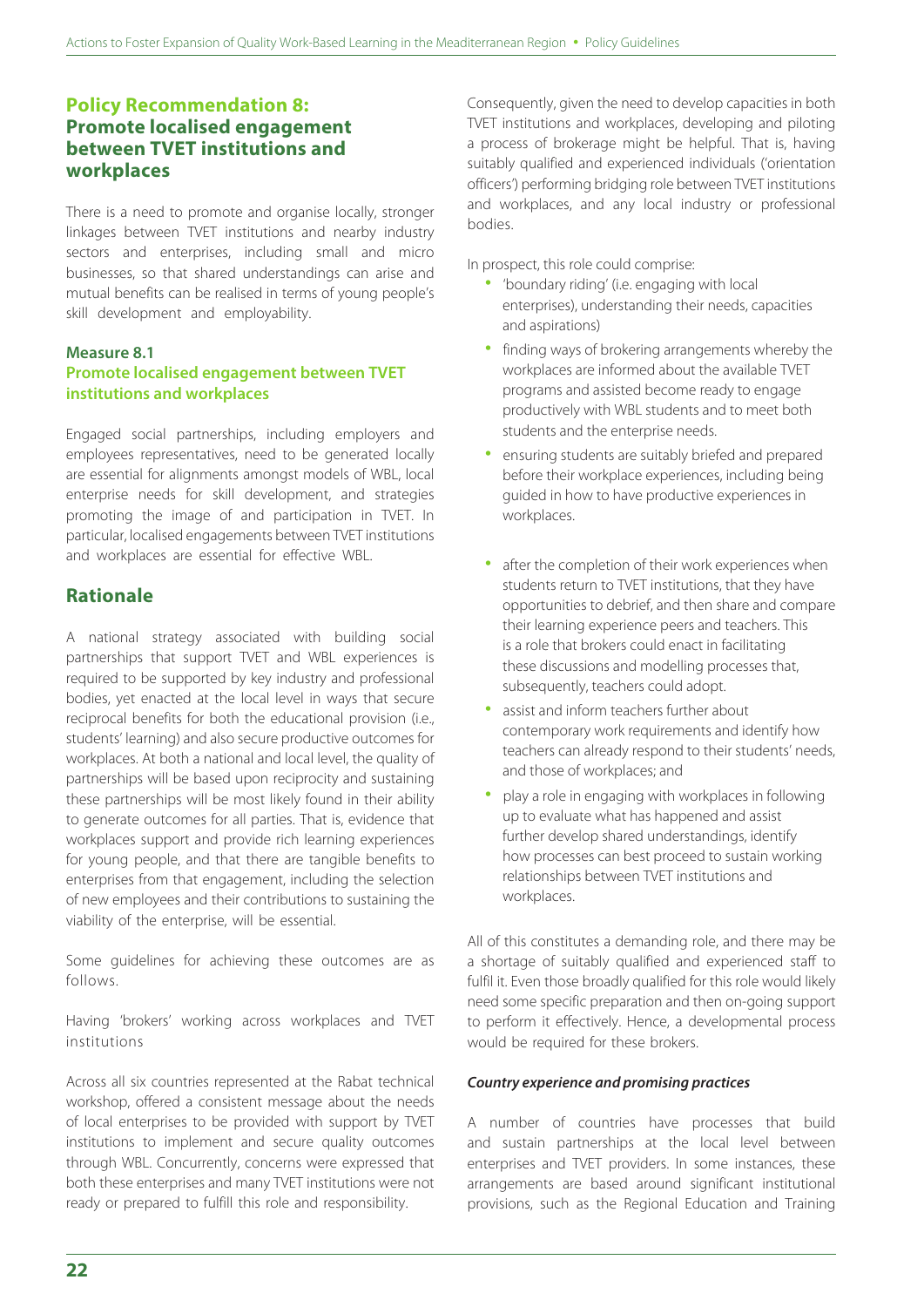Centres (ROCs) in the Netherlands (https://www.rocmn. nl/over-roc-midden-nederland/corporate-informationcentral-netherlands-regional-education-and-training) or Chambers of Commerce in Germany. The ROCs have a very specific regional focus in a country that, albeit is small in geographical terms, has diverse regions and industry sectors within those regions. Hence, the need to build localised arrangements between TVET institutions and local industry. A great strength of the German Chambers of Commerce is that they act locally/regionally and do much to build working relationships between local industries and enterprises with TVET institutions. As noted, these chambers are bipartite – representing the interests of both employers and employees - at the local level and are accepted as having key roles in assisting the provisions of key that meeting local needs and providing effective educational experiences. For instance, it is not unusual in Germany for the Chambers of Commerce to conduct the examinations of students from TVET programs and thereby provide external verification of the outcomes of these programs.

As noted above, a different model is available in the state of Victoria in Australia that has formed Local Learning and Employment Networks (LLENS) that bring together representatives of the local community, employers and also tertiary education institutions and their key mandate is to assist young people to move smoothly from schooling and tertiary education into paid employment. These particular arrangements operate very much locally/regionally, albeit shaped by the needs of local communities. However, they do so within national frameworks for TVET and meeting State-based education and training priorities - https://www. education.vic.gov.au/about/programs/Pages/llens.aspx.

- Billett, S., Ovens, C., Clemans, A., & Seddon, T. (2007). Collaborative working and contested practices: Forming, developing and sustaining social partnerships in education. Journal of Education Policy, 22(6), 637-656.
- Billett, S., & Seddon, T. (2004). Building community through social partnerships around vocational education and training. Journal of Vocational Education and Training, 56(1), 51- 67.
- Local Learning and Employment Networks. https:// www.education.vic.gov.au/about/programs/ Pages/llens.aspx
- Seddon, T., & Billett, S. (2004). Social Partnerships in Vocational Education: Building Community Capacity. Retrieved from Adelaide.
- Seddon, T., Billett, S., & Clemans, A. (2004). Politics of social partnerships: A framework for theorising. Journal of Education Policy, 19(2), 123-142.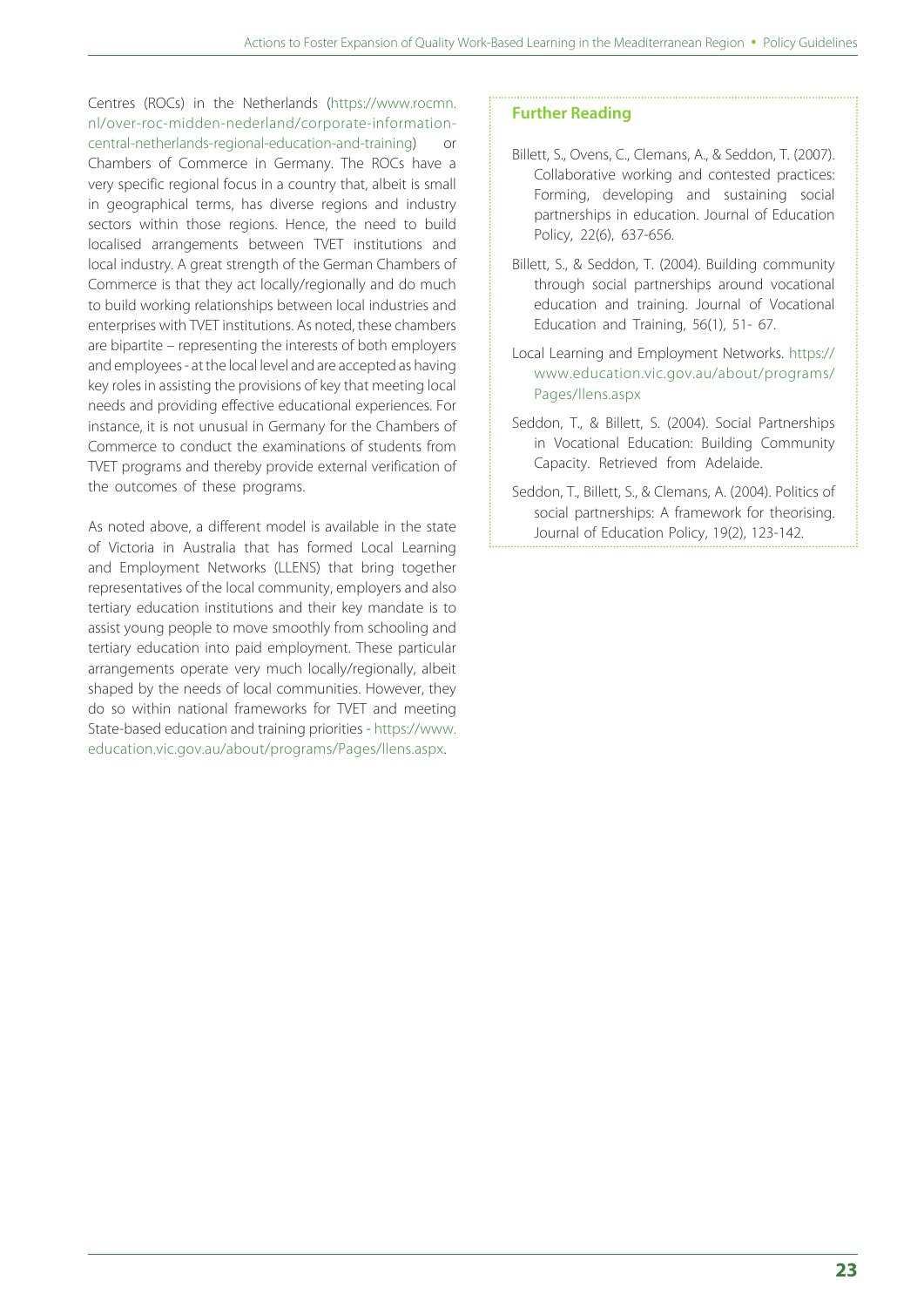## **Policy Recommendation 9: Implement strategies to improve TVET workforce capacity**

There is a need to plan and implement both shorterterm and long-term strategies to develop the industry and occupational expertise, and pedagogic skills of TVET teachers, including their familiarity with workplace practices and associations with social partners to generate locally appropriate, but effective and viable TVET provisions.

#### **Measure 9.1 -**

### **Implement strategies to improve TVET workforce capacity**

Developing industry and occupational expertise, the skills of TVET teachers, including their familiarity with workplace practices and engagements with social partners to generate mature TVET systems requires long-term planning.

## **Rationale**

The kind and extent of arrangements, actions, and outcomes being proposed here can only be achieved in the longer term and through careful planning and implementation of effective strategies to develop capacities within training institutions, social partners, workplaces, and also within communities. This includes promoting the standing and status of TVET and the occupations it serves, but also the engagement with young people to position them as active and focused learners.

#### *Country experience and promising practices*

A feature of countries that have mature vocational education systems is specialised teacher education programs and ongoing professional development of teachers in TVET. Often, those programs require applicants to have extensive industry experience and are used to develop their professional education capacities. These arrangements differ across countries and in focuses. For instance, in Germany there are specialist universities that prepare vocational educators for specific disciplines. Often, the teacher education occurs allied to or associated with a particular faculty within the University that has an occupational focus. So, for instance, the preparation of vocational teachers in business administration may well occur in university that has a strong focus on teaching business administration. The same is the case for faculties of engineering that would have strong alliances with a program preparing TVET teachers in the field. However, in many other countries, such as the United Kingdom and Australia, the practice has been for a specific preparation of vocational educators. Entrance into these programs included possession relevant industry

qualifications and experiences, and the program is largely focused on professional education preparation. It is reported that in both Norway (Hiim) and Finland (Nokelainen) the use of higher education institutions for TVET teacher development and professional development programs is an important step in elevating their competence and standing. The ongoing development of these teachers' skills is often a complex and vexed situation. To remain current and competent in content requires extensive engagement with the occupational field, and most likely areas of industry release. However, these are often quite difficult to accommodate within the funding parameters of vocational education institutions.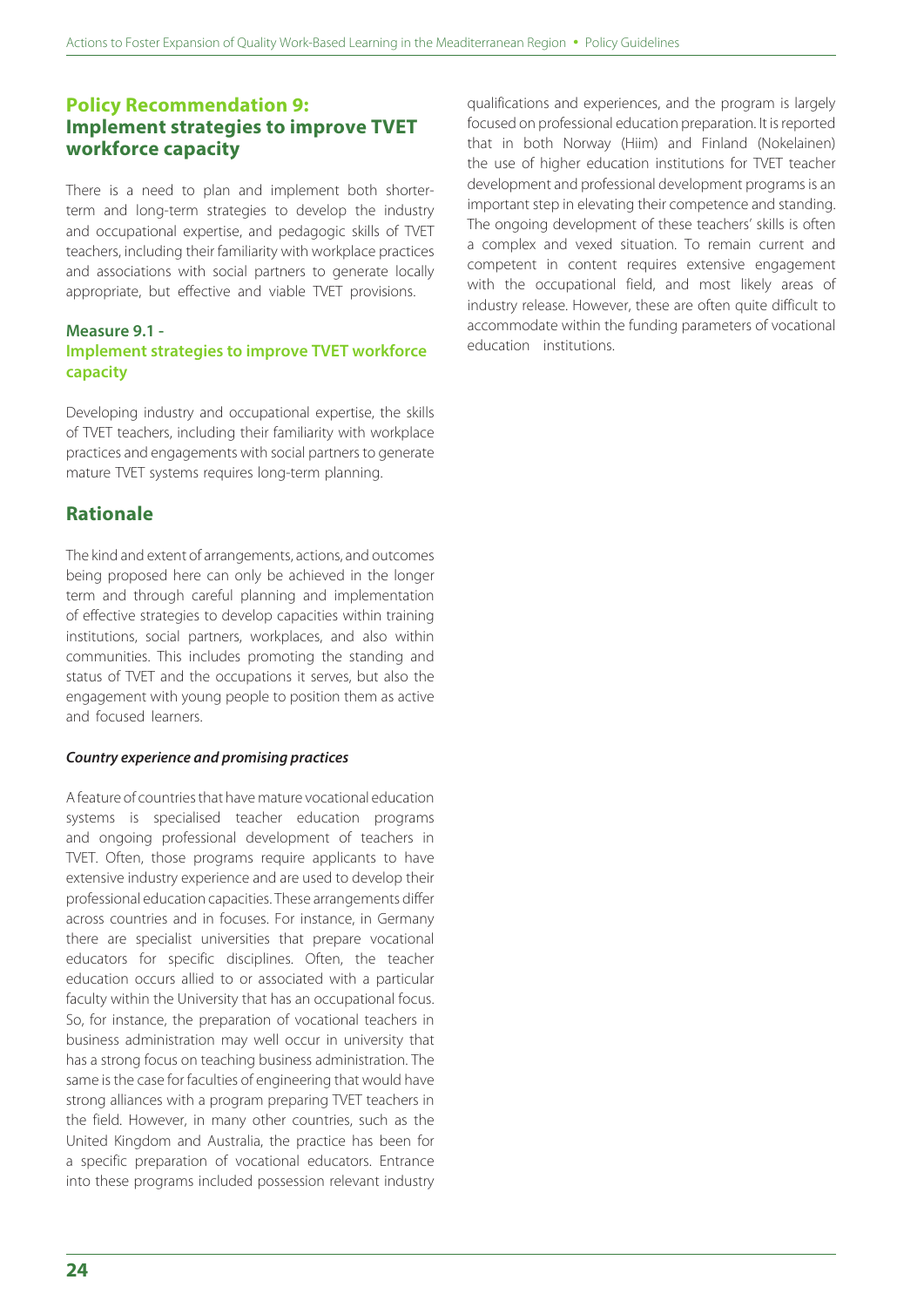### **Policy Recommendation 10: Support and engage with informed accounts from research and evaluation**

Decision-making about TVET policies and practices at the national, regional and local level and how it might proceed likely requires informed accounts based upon research and evaluation, including critical appraisals of initiatives being conducted in other countries and societal contexts and that are likely applicable to the particular country, region, or locality.

#### **Measure 10.1**

#### **Support and engage with informed accounts from research and evaluation**

Effective decision-making about TVET policies and practices, nationally and locally, requires informed accounts based upon research and evaluations that are likely applicable to the particular country, region, or locality.

## **Rationale**

A systematic approach to research and evaluation around key topics such as those represented here is likely to be helpful for informed decision-making at a national and local level, by training institutions, social partners, and workplaces. In particular, the kinds and models of workplace curriculum, processes for supporting learning in the workplace, and also for promoting engagement by young people will only come from a growing body of evidence founded upon evaluation and research. Generating the capacity to undertake research and evaluation needs to be supported so that it becomes an integral element of the TVET provision and an extension of teachers' roles and skills and actions undertaken by social partners and government agencies.

#### *Country experience and promising practices*

A number of countries have well-established agencies whose role is to identify relevant research and inform the development and enactment of TVET provisions. An example of this is BiBB that is used to inform the German vocational education system. A regional example of this is CEDEFOP and others such as the European Training Foundation, and also the International Labour Organisation. In the country studies reported in the full report, Algeria established Central administrative arrangements (e.g. 5 levels of qualification), a range of distinct institutions offered TVET programs and localised employment-educational arrangements including cost-sharing processes and inspectors that operate at the local level to try and better aligning the TVET provision with the needs of local enterprises (Sennou, 2017). In Egypt, it is claimed that contracted arrangements between employers and novices and is regulated by the state, and supported by financial incentives serve similar purposes, and to promote young women's employment.

- Wolf, A. (2016). Remaking tertiary education: Can we create a system that is fair and fit for purpose. Retrieved from London:
- Wolf, A. (2011). Review of vocational education: the Wolf report. https://assets.publishing.service. gov.uk/government/uploads/system/uploads/ attachment\_data/file/180504/DFE-00031-2011. pdf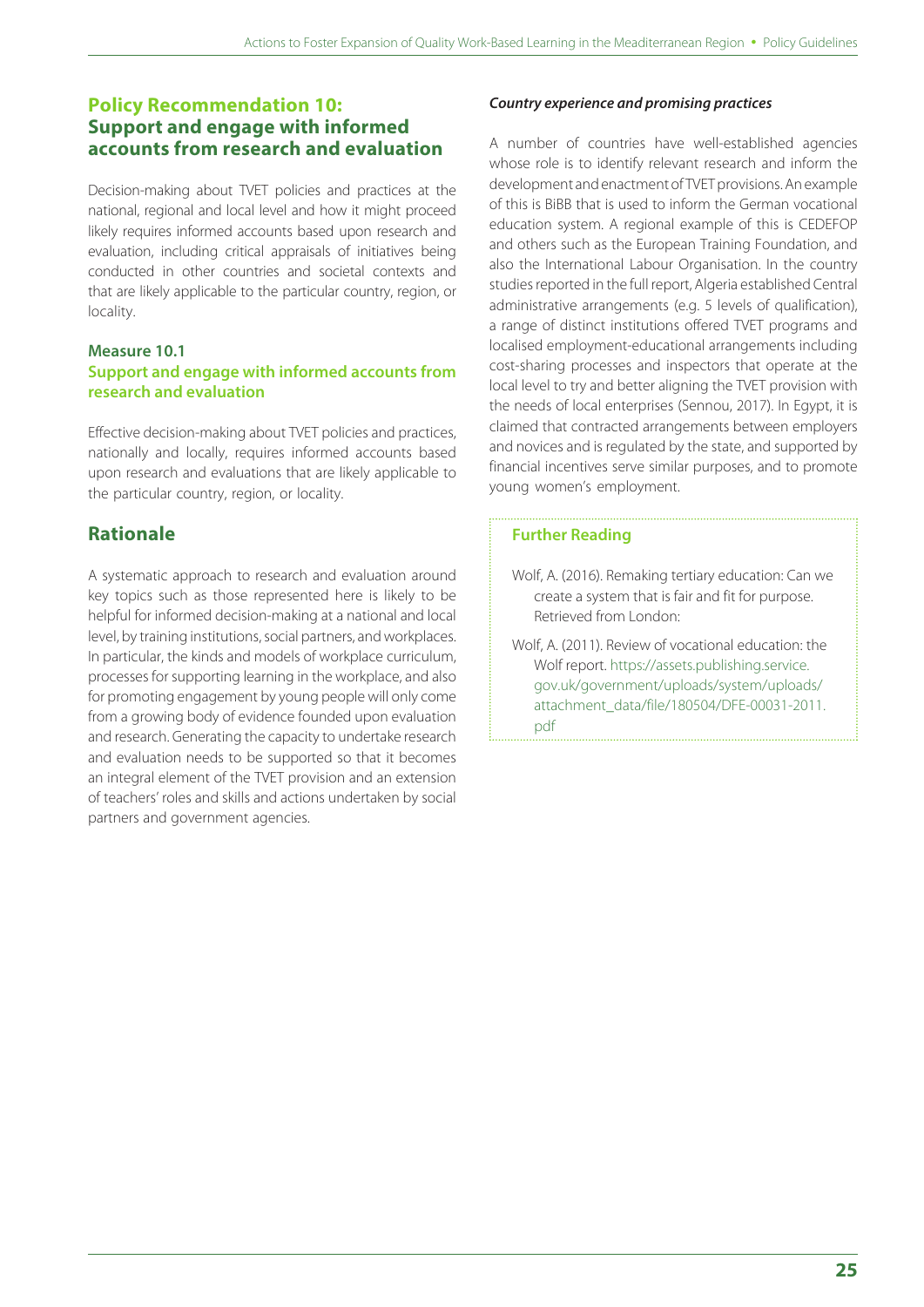## **WBL Experiences: Actors, Roles, & Actions**

Aligned with the above set of recommendations is actions to be taken by a series of actors to achieve these outcomes. Table 2 below sets out a list of actors, the roles they play, and the actions they need to take to promote greater engagement in TVET and WBL experiences by young people. This set of roles and actions is drawn from the data in discussions presented in this report, and is intended as the premise for considering policy and practice initiatives to promote greater participation in WBL experiences in these and other countries. While this list might be seen as idealistic, it suggests is a set of imperatives that could be used as benchmarks for the roles and actions of the different actors.

#### **Table 2. WBL Experiences: Actors, Roles, and Actions**

| <b>Actors</b>             | <b>Roles</b>                                                                                                                                                                                                                                                                                                                                                  | <b>Actions</b>                                                                                                                                                                                                                                                                             |
|---------------------------|---------------------------------------------------------------------------------------------------------------------------------------------------------------------------------------------------------------------------------------------------------------------------------------------------------------------------------------------------------------|--------------------------------------------------------------------------------------------------------------------------------------------------------------------------------------------------------------------------------------------------------------------------------------------|
| National<br>government    | Organising legislation and institutional<br>frameworks that support the provision<br>of WBL experiences at the national and<br>local levels, adequately funded training<br>organisations and social partners, providing<br>frameworks for responsive TVET provisions,<br>and encouraging greater participation in<br>TVET and workplace learning arrangements | Pass, implement, monitor, refine, and sustain effective legal<br>and institutional frameworks                                                                                                                                                                                              |
|                           |                                                                                                                                                                                                                                                                                                                                                               | Provide adequate and shared funding arrangements for<br>training institutions, support for workplaces, and young<br>people                                                                                                                                                                 |
|                           |                                                                                                                                                                                                                                                                                                                                                               | Organise and enact an effective TVET provision, including<br>the quality of content, equipment, and teaching, and the<br>ongoing evaluation and improvement of that provision                                                                                                              |
|                           |                                                                                                                                                                                                                                                                                                                                                               | Initiate, build, and sustain effective social partnerships at the<br>national and local level and engage them in organising and<br>evaluating TVET provisions                                                                                                                              |
|                           |                                                                                                                                                                                                                                                                                                                                                               | Enact processes to inform the community, business,<br>parents, and young people about the benefits of TVET and<br>the occupation it serves                                                                                                                                                 |
| Government<br>departments | Working collaboratively and<br>interdependently to realise positive<br>outcomes across areas such as schooling,<br>post-school education, industry<br>development, and employment                                                                                                                                                                             | Establish and enact collaborative practices across<br>departments that influence the provision of TVET, including<br><b>WBL</b> experiences                                                                                                                                                |
|                           |                                                                                                                                                                                                                                                                                                                                                               | Enact those practices both at the national and local level                                                                                                                                                                                                                                 |
| Social<br>partners        | Working collaboratively at national and<br>local levels to realise collective outcomes<br>that include sector-specific imperatives<br>and needs, but also addressing broader<br>social goals such as young people's skill<br>development, unemployment, enterprise,<br>and economic development                                                               | Engage in processes that demonstrate a collective<br>commitment to the purpose for which the social<br>partnerships have been established, including being willing<br>to engage effectively with other partners, whilst being<br>respectful of their needs, contributions, and imperatives |
|                           |                                                                                                                                                                                                                                                                                                                                                               | Be willing to make concessions and even sacrifice some of<br>their own interests in the interests of broader outcomes and<br>collective good                                                                                                                                               |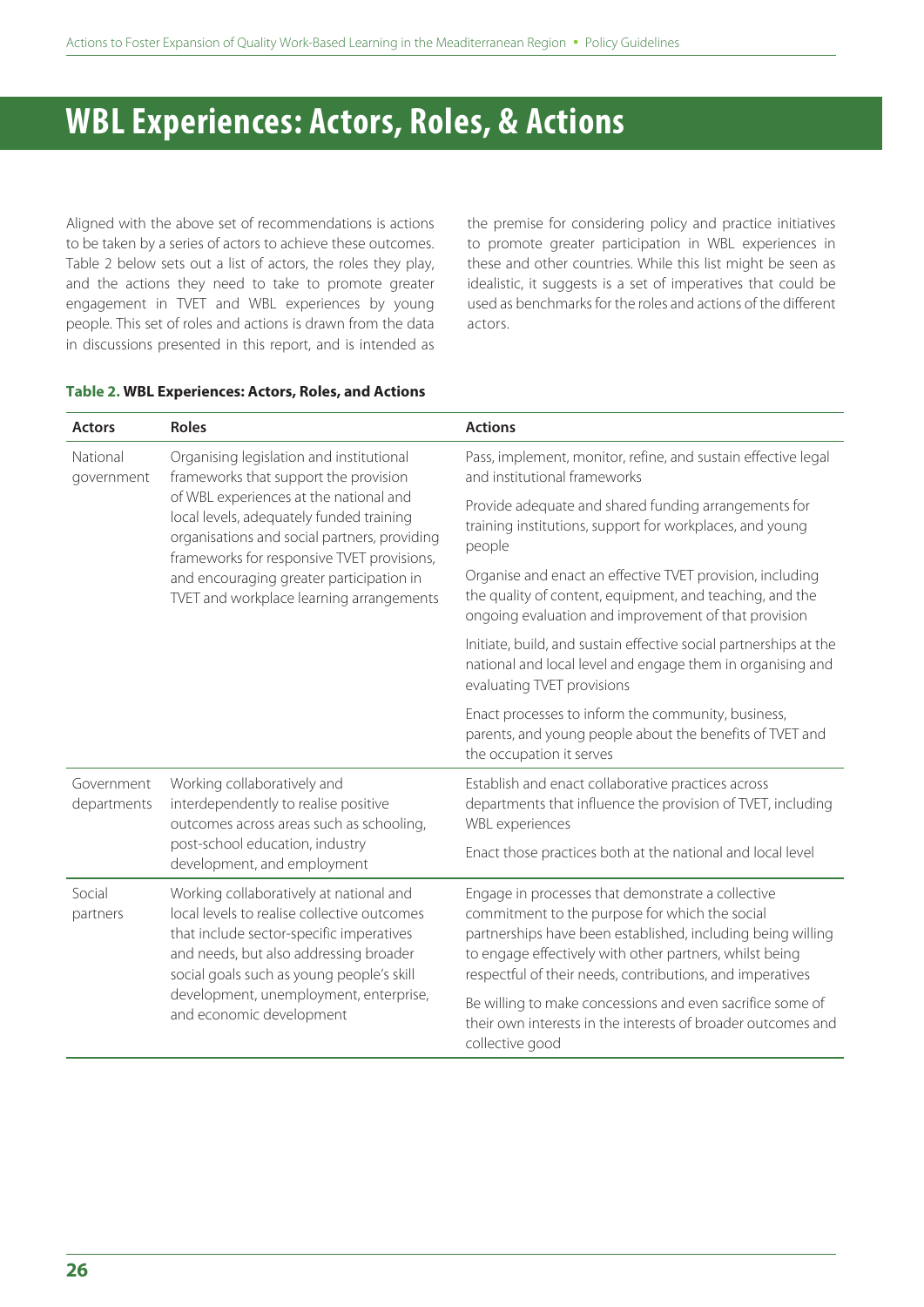| Training<br>institutions | Providing experiences for young people from<br>which they will develop worklife capacities<br>including specific occupational skills,<br>providing and integrating those experiences<br>in work settings, and engaging with industry<br>and employers in the design and enactment<br>of their programs | Engage in processes that provide purposeful, planned, and<br>effective learning experiences for young people, including<br>those in workplaces                                                                                                                    |
|--------------------------|--------------------------------------------------------------------------------------------------------------------------------------------------------------------------------------------------------------------------------------------------------------------------------------------------------|-------------------------------------------------------------------------------------------------------------------------------------------------------------------------------------------------------------------------------------------------------------------|
|                          |                                                                                                                                                                                                                                                                                                        | Provide, monitor, and refine or augment experiences<br>to achieve outcomes of occupational competence and<br>workplace employability                                                                                                                              |
|                          |                                                                                                                                                                                                                                                                                                        | Demonstrate the capacity to respond to the local student<br>and workplace needs through adapting the national<br>curricula to meet those needs                                                                                                                    |
| Teachers                 | Being occupationally competent and<br>workplace oriented as a basis for effective<br>teaching that will arise from engagement<br>in workplaces outside of educational<br>institutions                                                                                                                  | Be open and responsive to developing further skills<br>associated with occupational competence and workplace<br>familiarity                                                                                                                                       |
|                          |                                                                                                                                                                                                                                                                                                        | Adopt and effectively enact a broad range of curriculum<br>roles and instructional skills to meet the need of national<br>prescription and local requirements                                                                                                     |
|                          |                                                                                                                                                                                                                                                                                                        | Work collaboratively with local enterprises                                                                                                                                                                                                                       |
| Workplaces               | Providing experiences for young people that<br>deliver quality learning outcomes for them<br>and benefits for the workplace                                                                                                                                                                            | Be open and responsive to developing the capacity of the<br>workplace to provide effective learning experiences for<br>young people and also the ongoing development of its<br>workforce through engaging with local training institutions<br>and social partners |
| Community/<br>Parents    | Informing young people about post-school<br>options and the potential of TVET as a viable<br>form of occupational preparation                                                                                                                                                                          | Be open and informed about the advice given to young<br>people about post-school options, the potential of TVET,<br>and the occupations it serves                                                                                                                 |
| Young<br>people          | Being informed about post-school pathways<br>and engagement in post-school education<br>and workplace learning                                                                                                                                                                                         | Be active and critical in making informed decisions about<br>post-school pathways, the prospects of TVET, and the<br>occupations it serves                                                                                                                        |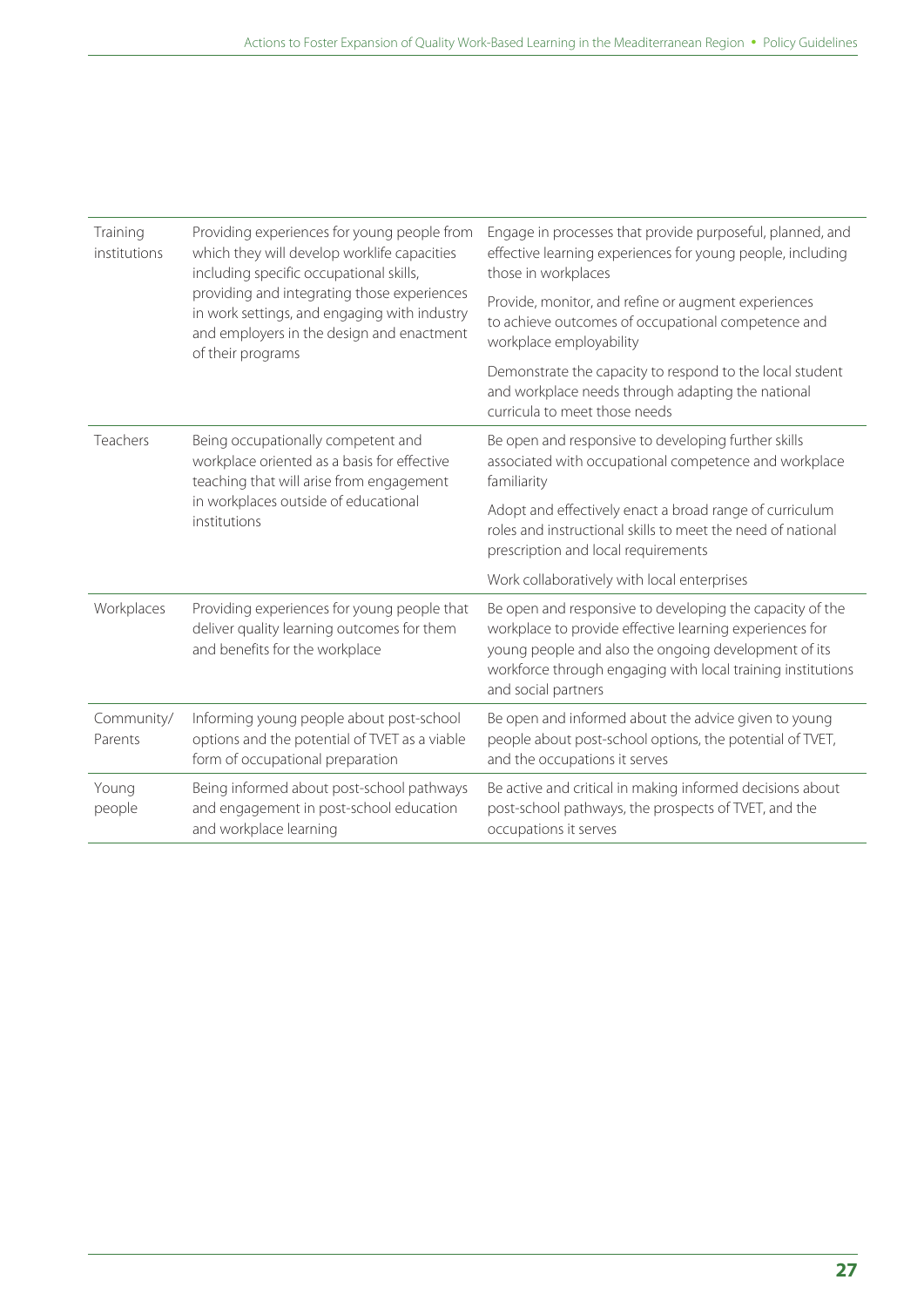## **References**

Al-Mujaini, A. O. (2017). *Investigation of work-based learning programs for young people in Oman*. Beruit: UNESCO.

- Billett, S. (2013). Towards a mature provision of vocational education. *International Journal of Training Research*, 11( 2), 184-194.
- Billett, S., & Seddon, T. (2004). Building community through social partnerships around vocational education and training. *Journal of Vocational Education and Training*, 56(1), 51- 67.
- Business Europe. (2018). *A European Framework for Quality and Efective Apprenticeships*. Retrieved from Brussels:
- Chelbi, A. (2017). *Work Based Learning in Tunisia*: Eropean Training Foundation.
- Deissinger, T., & Hellwig, S. (2005). Apprenticeships in Germany: modernising the Dual System. *Education and Training* 47(4/5), 312-324.
- El-AShmawi, A. (2017). *Reviewing work-based learning programs for young people: Republic of Egypt*. Beruit: UNESCO.
- European Training Foundation. (2009). Work-based learning programs for young people in the Mediterranean region. Turin, Italy: European Training Foundation.
- Ghneim, O. (2017). *Reviewing work-based learning programs for young people*: Lebanon. Beruit: UNESCO.
- International Labour Organisation. (2015). *Upgrading informal apprenticeships: A bottom up approach*. Retrieved from Beriut, Lebanon:
- Jweiles, Z. (2017). *Studies for reviewing work-based learning programs for young people*: Palestine. Beruit: UNESCO.
- Nägele, C., & Stalder, B. E. (2018). *Trends in vocational education and training research. Proceedings of the European Conference on Educational Research (ECER), Vocational Education and Training Network (VETNET*). Paper presented at the Proceedings of the European Conference on Educational Research (ECER, Bolzano.
- UNESCO-UNEVOC. (2018). *Short summary of the Virtual Conference on improving the image of TVET: Making TVET attractive to youth*. Retrieved from Bonn, Germany:
- UNESCO. (2018). *Work-based learning programmes for young people in the Arab region: A comparative and longitudinal analysis Full report*. Retrieved from Paris:
- Rawashdeh, H. (2017). *Work-based learning in Jordan*. Beruit: UNESCO.
- Sennou, S. S. (2017). *Work-based training systems in the Maghreb countries*. Turino, Italy: European Training Foundation.
- The European Lifelong Guidance Policy Network. (2014). *Work based Learning and Lifelong Guidance Policies*. Jyvaskala, Finland: University of Jyvaskala.